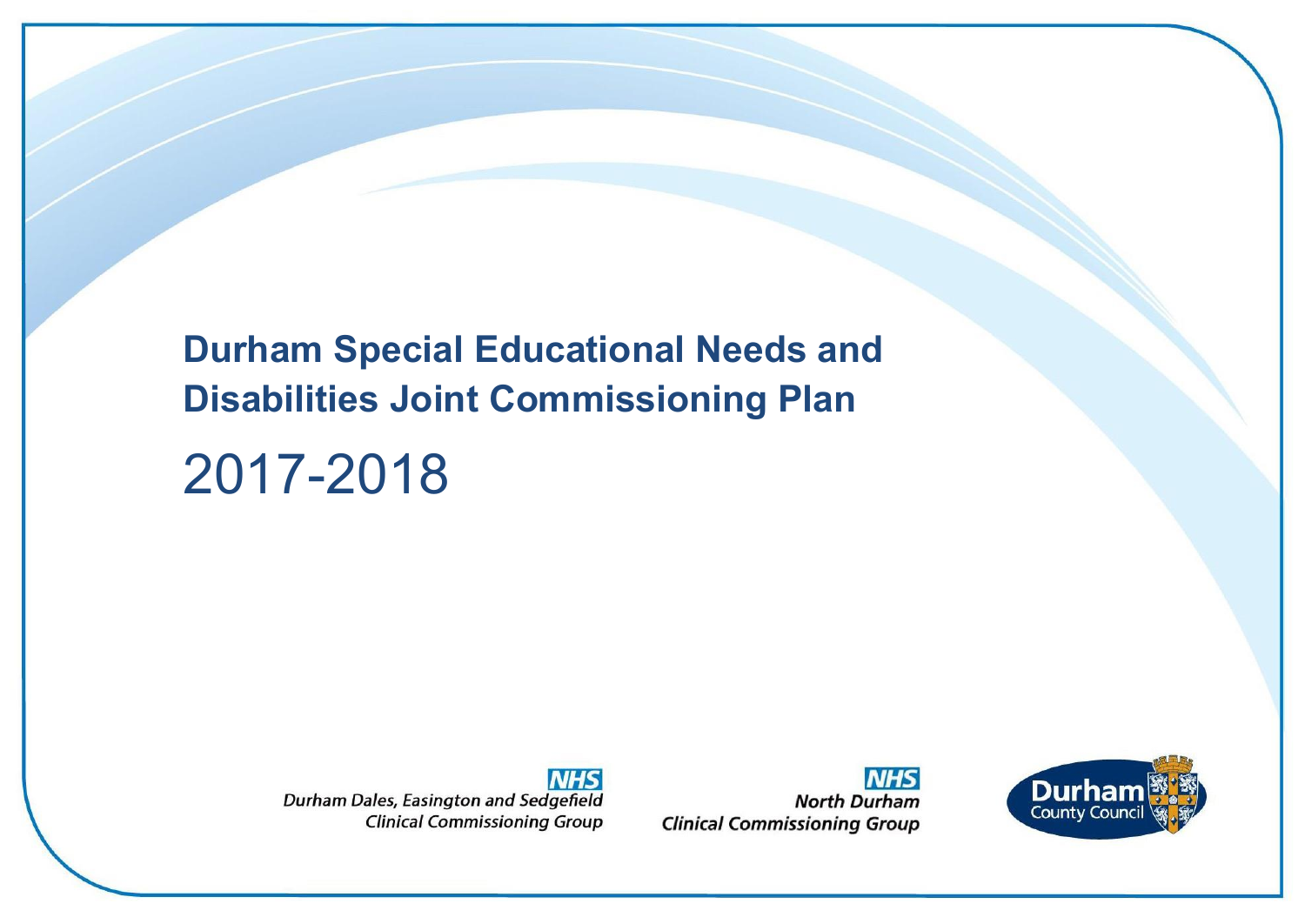# **Contents**

| 1              | Purpose                               | Page 3  |
|----------------|---------------------------------------|---------|
| 2              | Introduction                          | Page 4  |
| 3              | <b>Integrated Needs Assessment</b>    | Page 6  |
| 4              | Resources and Levels of Spend         | Page 16 |
| 5              | <b>Joint Commissioning</b>            | Page 20 |
| 6              | <b>Joint Commissioning Principles</b> | Page 25 |
| $\overline{7}$ | <b>Co-Production</b>                  | Page 26 |
| 8              | Joint Commissioning Plan 2017-2018    | Page 27 |
| 9              | Monitoring and Review                 | Page 39 |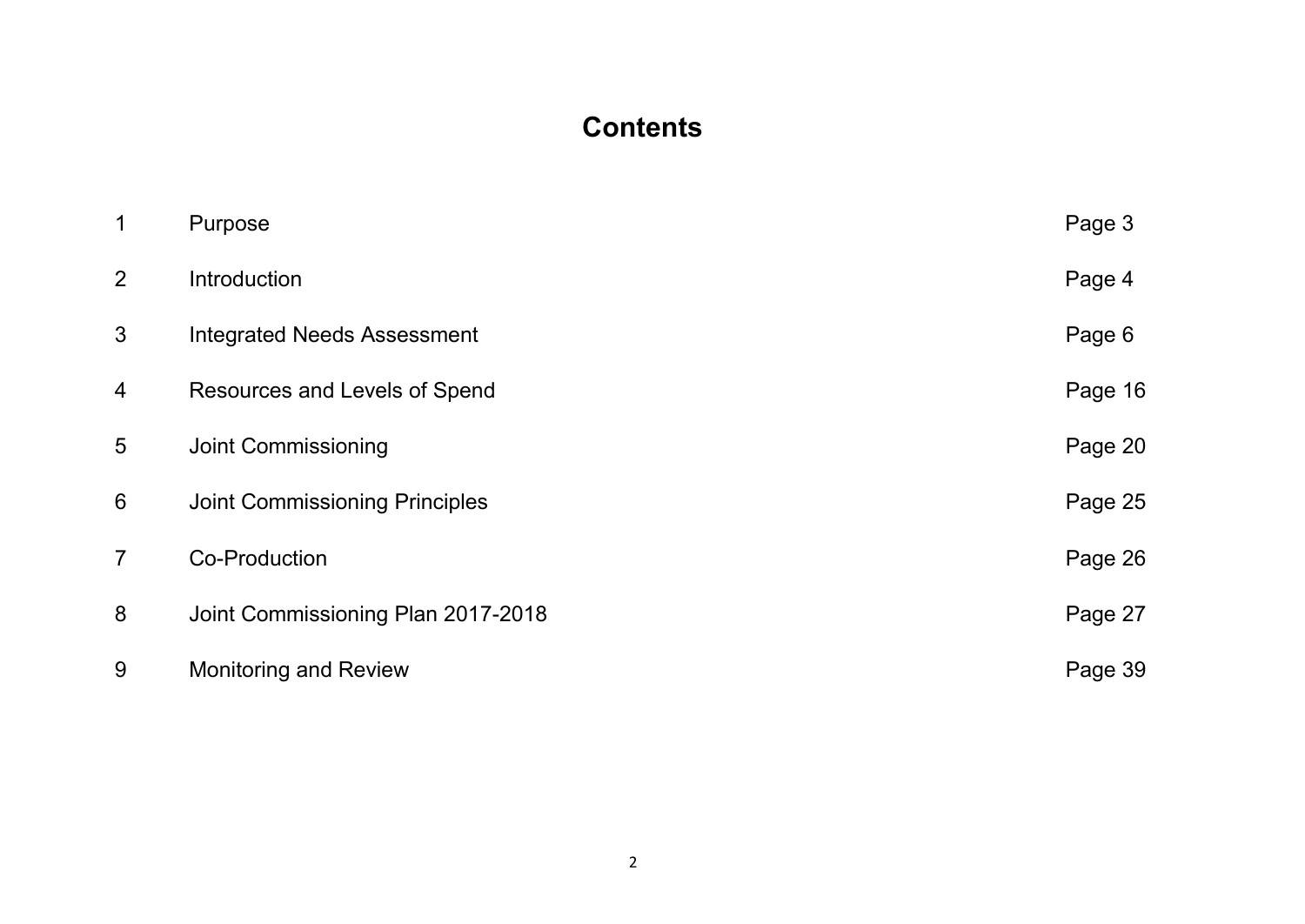# <span id="page-2-0"></span>**Purpose**

The purpose of this plan is to set out County Durham's key joint strategic commissioning priorities for services for children and young people (0-25 years) with Special Educational Needs and Disabilities (SEND) and detail how each of these will be taken forward over the coming year. It is a cross cutting plan that builds upon County Durham's Strategy for Children and Young People with Special Educational Needs and/or Disabilities 0-25 (2016- 2018) and captures the joint commissioning activity across education, health and care agreed by the following organisations:

- Durham County Council incorporating: Children's Services Education Services Adult Services **Housing** Public Health
- NHS Durham, Dales, Easington and Sedgefield Clinical Commissioning Group
- NHS North Durham Clinical Commissioning Group

Beyond the above the document also captures commissioning activity that is being undertaken across the North East Region via the North East 12 plus Collaborative alongside activity that is co-commissioned with NHS Darlington Clinical Commissioning Group, NHS England and the Office of Durham's Police and Crime Commissioner.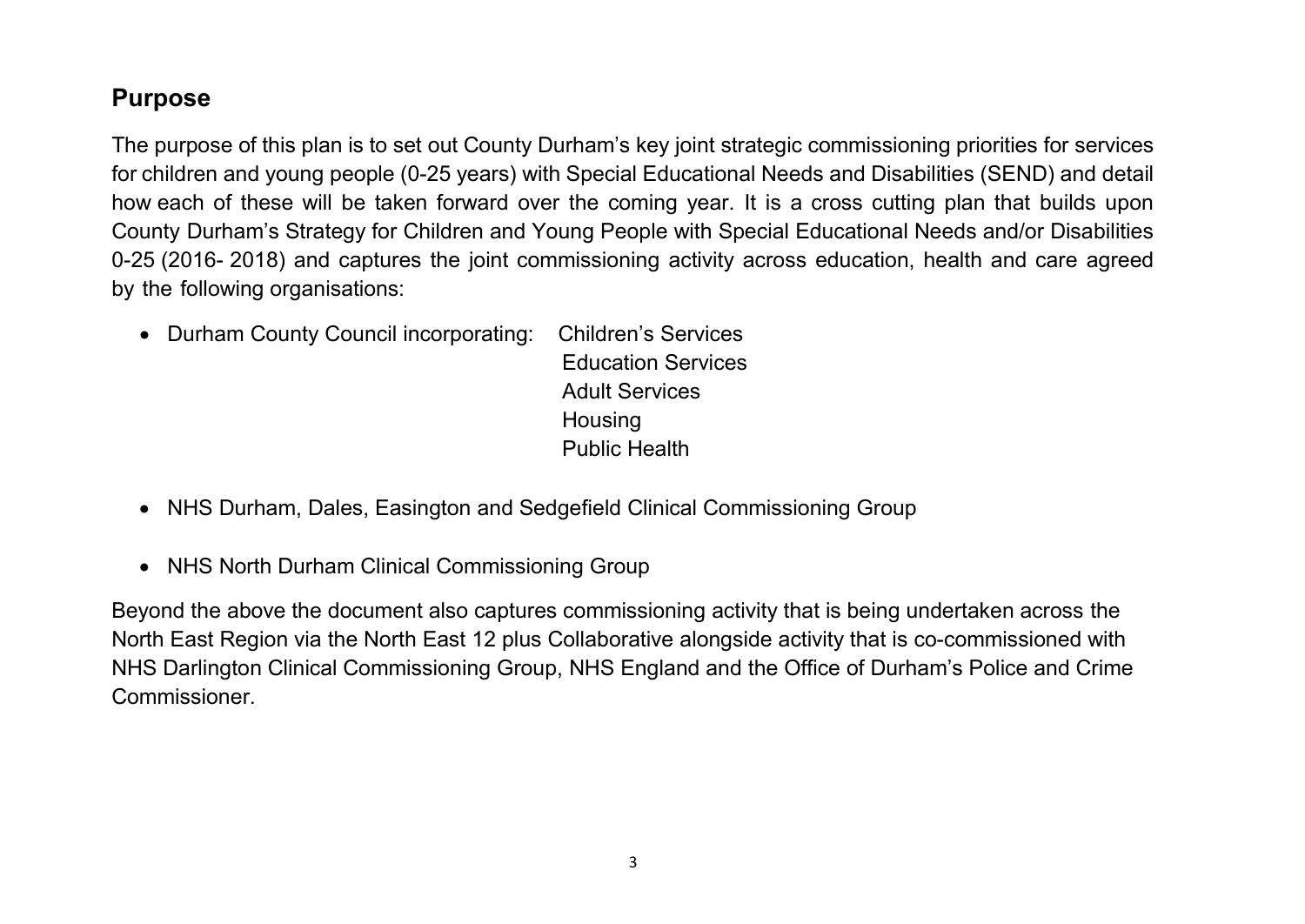## <span id="page-3-0"></span>**Introduction**

County Durham's Strategy for Children and Young People with Special Educational Needs and/or Disabilities 0- 25 (2016-2018) establishes a shared vision for local children and young people with SEND:

*Our shared vision in County Durham is for all children and young people with SEND to have every opportunity to take control of their lives, be as independent as possible and achieve their full potential.*

Robust Joint Commissioning arrangements across education, health and care are key to the delivery of this vision. Current performance measures indicate that outcomes for children and young people with SEND in Durham remain varied. Local children and young people with an Education Health and Care Plan generally make less progress than their peers nationally across all age stages, barring the early years and whilst participation in further learning beyond statutory school age is high, the numbers of young adults with SEND in employment remains comparatively low.

In response, our aim is to secure personalised, integrated local support that delivers positive outcomes for all children and young people with SEND and gives parents confidence. Our joint commissioning activity will bring together support across education, health and social care from early childhood through to adult life which will prevent, delay or reduce needs from escalating. Children, young people and their families will be at the heart of Durham's joint commissioning activity through an emphasis on co-production to ground discussions in reality and to maintain a person-centred perspective.

Whilst these local aspirations for children and young people with SEND have been developed during a period of unprecedented ongoing budget reductions within a climate of increasing demand on finite acute, specialist and statutory services, joint commissioning arrangements should enable partners to make best use of all the resources available to improve outcomes for children and young people in the most efficient, effective, equitable and sustainable way.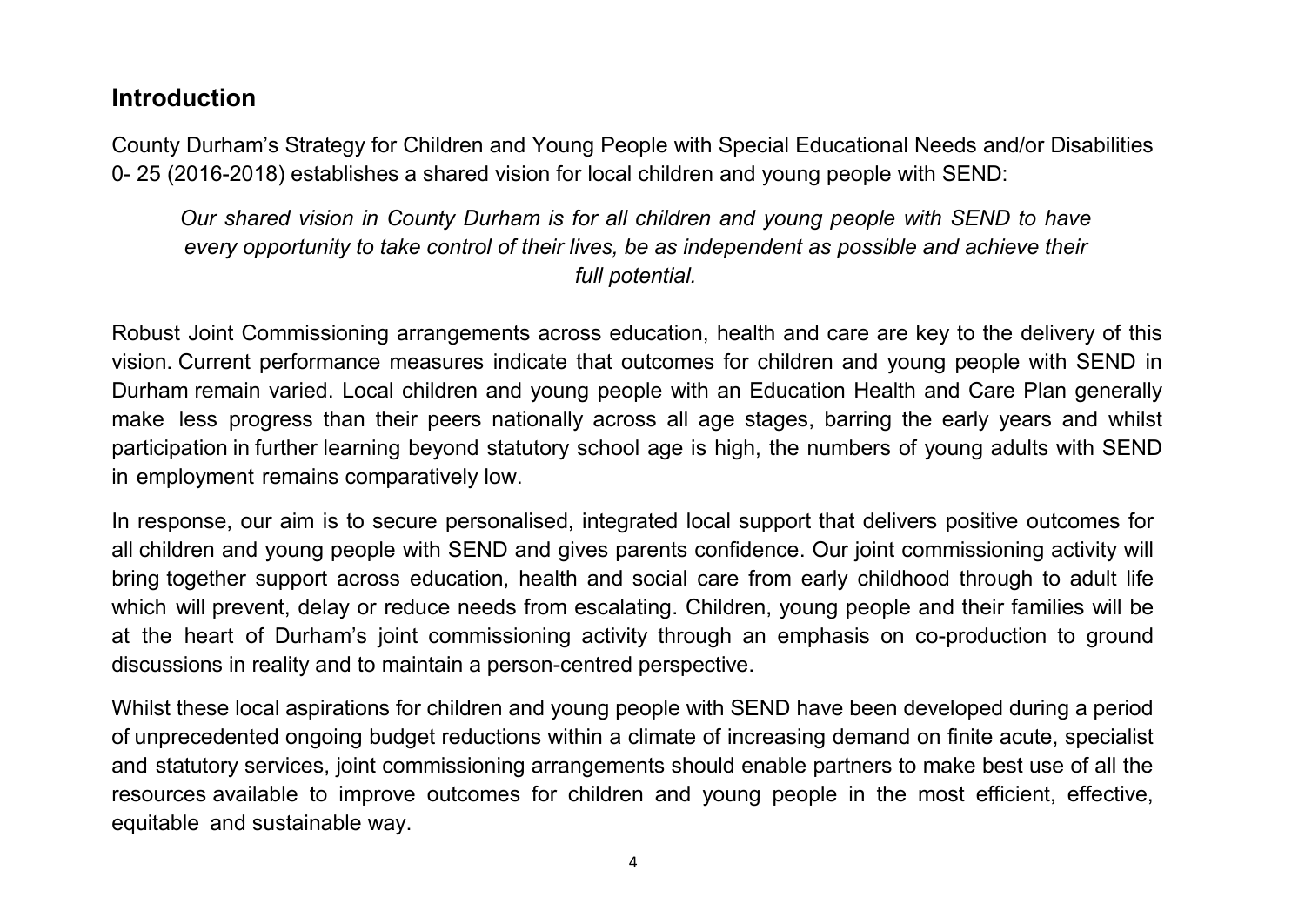This documents provides a summary of local need and establishes a local understanding of the joint commissioning process; setting out a suite of agreed principles that will underpin day to day joint commissioning activity across education, health and care. The remainder of the document sets out our local joint commissioning priorities for 2017-2018 and details how each of these priorities will be taken forward over the year.

It should be read in conjunction with:

- Durham Children, Young People and Families Plan 2016-2019
- Durham Strategy for Children and Young People with Special Educational Needs and/or Disabilities 2016- 2018
- County Durham Integrated Needs Assessment (Special Educational Needs and Disability)
- Durham, Darlington, Teesside, Hambleton, Richmondshire and Whitby Sustainability and Transformation Plan for Durham Dales, Easington and Sedgefield NHS Clinical Commissioning Group
- Northumberland, Tyne and Wear and North Durham Sustainability and Transformation Plan for North Durham NHS Clinical Commissioning Group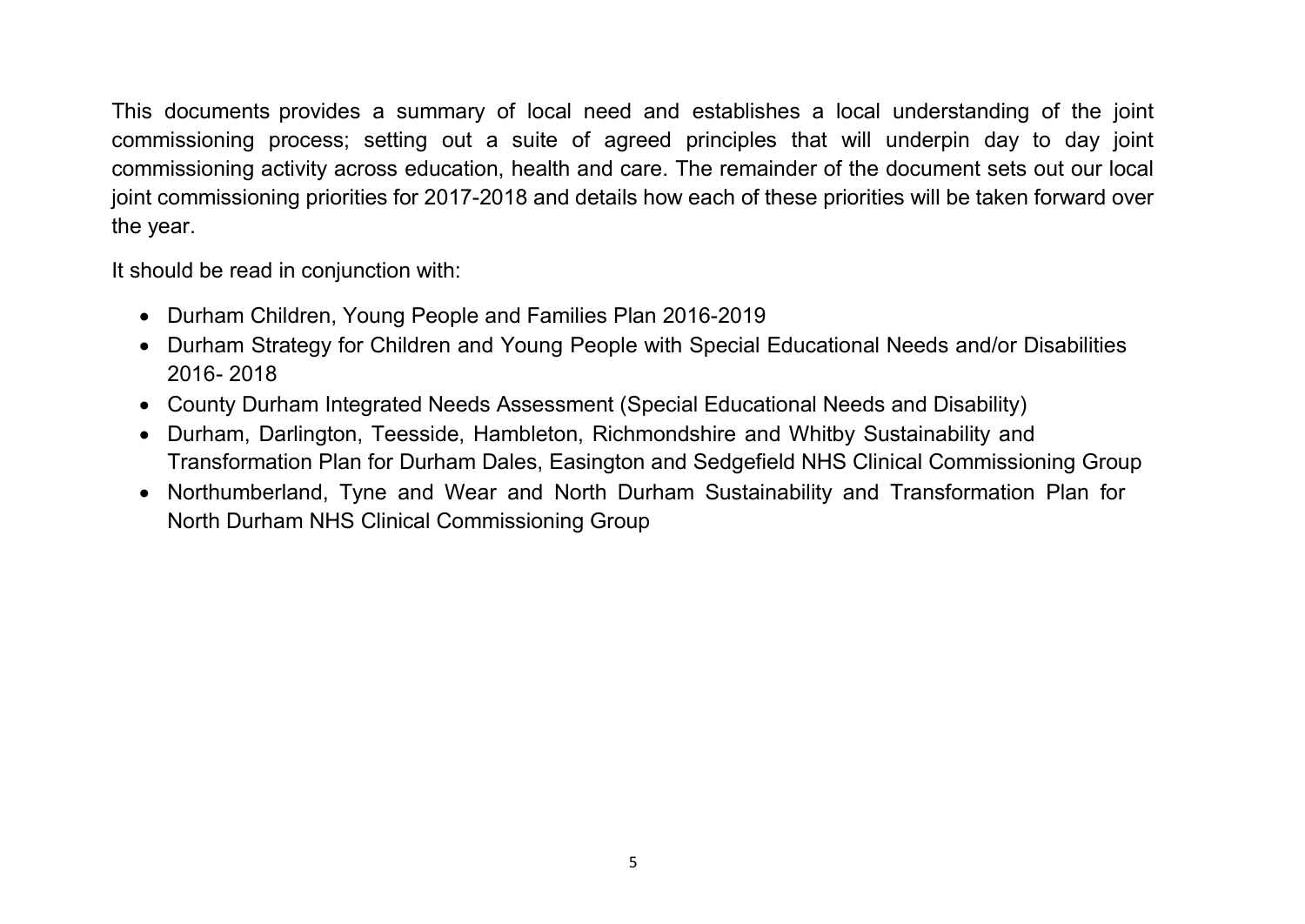# <span id="page-5-0"></span>**Integrated Needs Assessment**

There is a population in County Durham of over 158,000 children and young people aged 0-25.

There are over 74,180 children and young people in our schools. 14.4% of pupils educated in the county have a Special Educational Need and/or a Disability (Department for Education, 2016) - this is similar to the rest of England (14.9%).



Source: DfE Local Area SEND Report

A child or young person is identified as having special educational needs if they have a learning difficulty or disability which calls for special educational provision to be made for him or her. A child of compulsory school age or a young person has a learning difficulty or disability if he or she:

- has a significantly greater difficulty in learning than the majority of others of the same age, or
- has a disability which prevents or hinders him or her from making use of facilities of a kind generally provided for others of the same.

(DfE SEND Code of Practice 2015)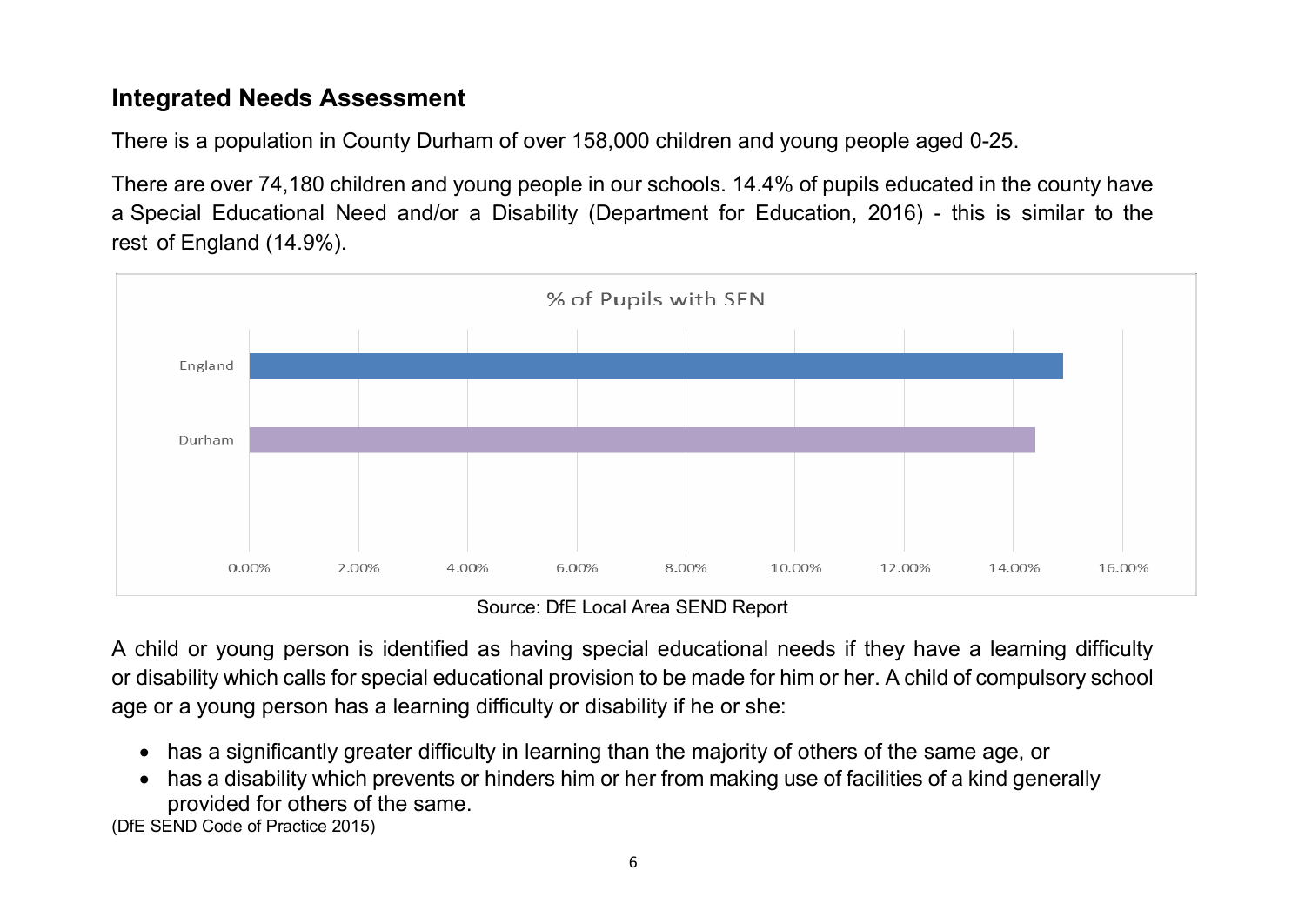#### **Children with Disabilities**

Many children and young people who have SEN may have a disability under the Equality Act 2010 – that is '…a physical or mental impairment which has a long-term and substantial adverse effect on their ability to carry out normal day-to-day activities'. Where a disabled child or young person requires special educational provision they will also be covered by the SEN definition (DfE SEND Code of Practice 2015).

In County Durham there are 4,120 children and young people (0-18) in receipt of a Disability Living Allowance, of which 417 children and young people aged 0-25 were open to either the Durham County Council Children with Disability Team or the Transitions Team. Additionally, 378 young people were open to Community Learning Disabilities Teams and 674 with Mental Health Teams.

#### **Looked After Children (LAC) and Children in Need**

There is a higher level of SEND amongst children who are looked after and those considered as being in need. In 2015, 27.4% of looked after children in the county had a Education, Health and Care Plan (EHCP), similar to the national rate of 27.6%, with 38.2% having no Statement compared to 32.9% nationally.

#### **Special Educational Needs and Disabilities in Durham**

It is a difficult to fully reflect the complexity and subtlety of individual children and young people's SEND when describing a population the size of the County Durham SEND cohort.

The annual school census is widely used as a key source of information that provides a useful oversight of the prevalence of a range of SEND across children of compulsory school age. However, it should be noted that the process of identifying SEND varies according to whether the health condition or developmental delay was first noticed by the setting, the parent, or an external agent such as a heath visitor, general practitioner or specialist. It also depends on a variety of factors, including the type and severity of the condition and the age at which the child had started attending early-years education and care enabling identification,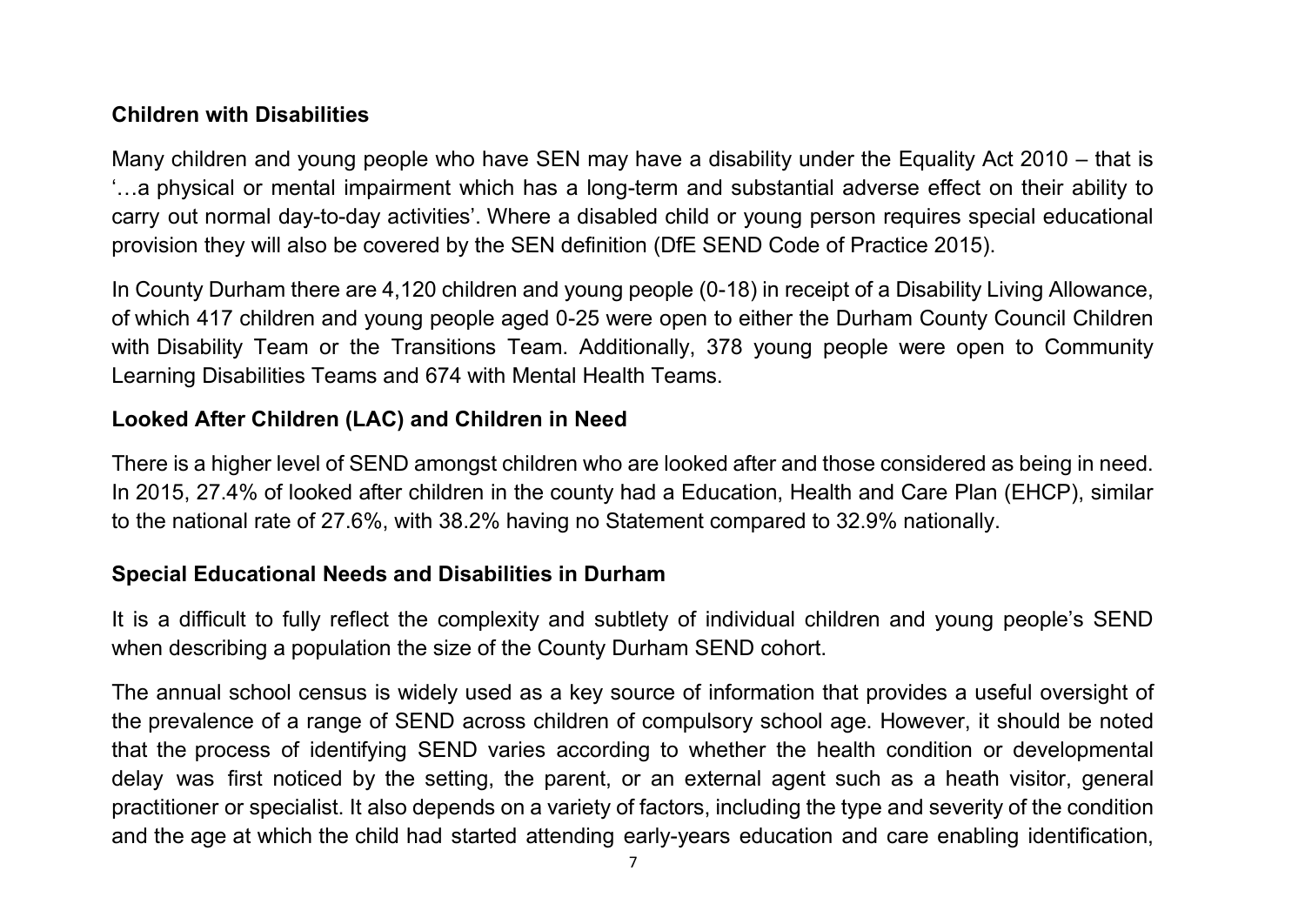assessment and diagnosis to take place. For children who have very rare conditions or who have symptoms common to a number of illnesses and/or conditions the diagnosis process can be significantly protracted.

In registering SEND, type 1 of 13 areas is chosen to determine the Primary SEND need of a child. The 13 areas are:

- ASD Autistic Spectrum Disorder
- $H1$ Hearing Impairment
- MI D Moderate Learning Difficulty
- **MSI Multi-Sensory Impairment**
- **NSA** No Specific Assessment
- **OTH** Other
- **PD Physical Disability**
- PMLD Profound and Multiple Learning Difficulties
- SEMH Social Emotional Mental Health
- SPLD Specific Learning Differences
- SLCN Speech / Language / Communication Needs
- SLD Specific Learning Difficulties
- VI Visual Impairment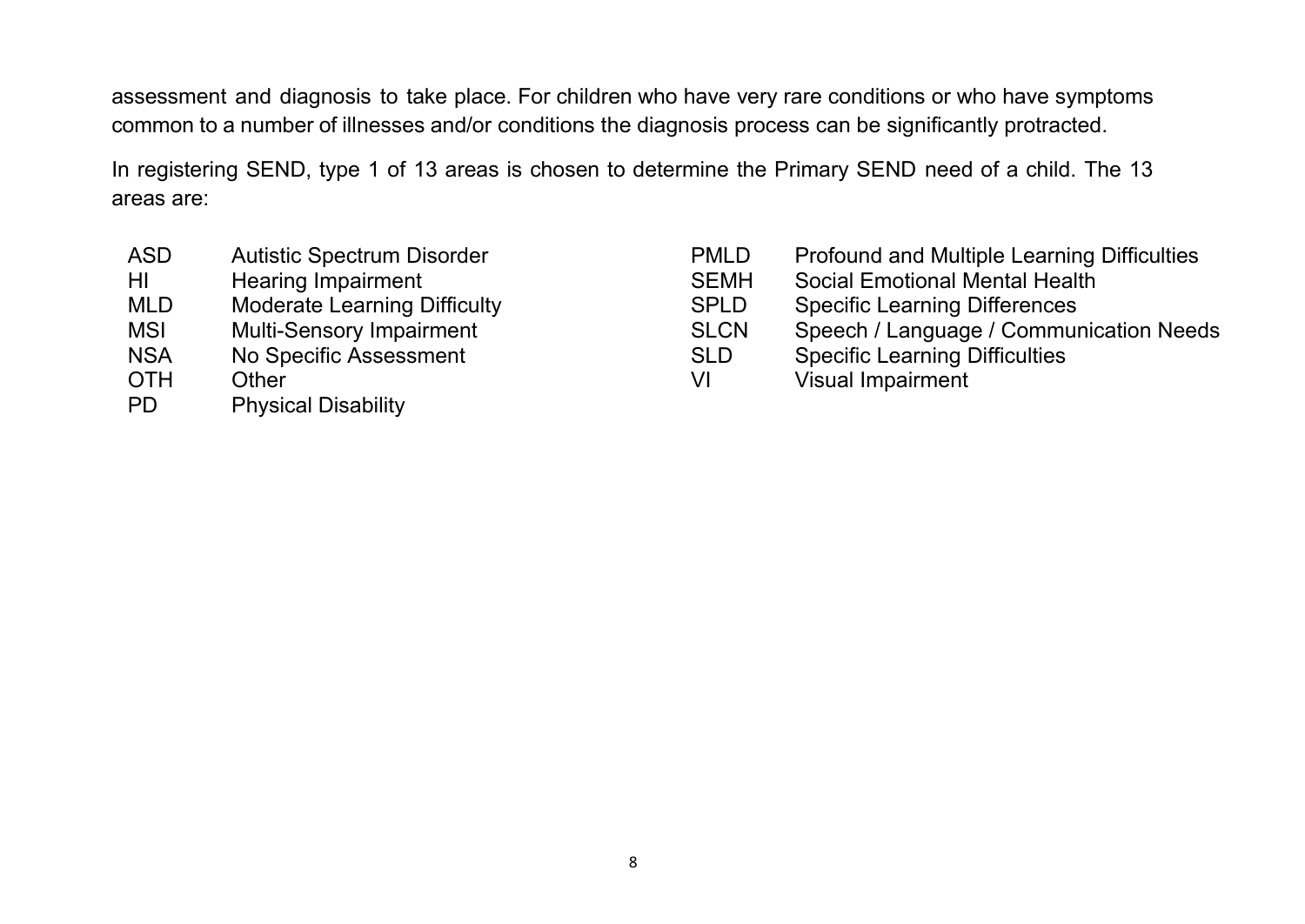In both the Primary and Secondary education phases, County Durham has a similar distribution of primary SEND need to the rest of England.



Speech Language and Communication, Moderate Learning Difficulty, and Social Emotional Mental Health needs are most prevalent in the Primary Education phase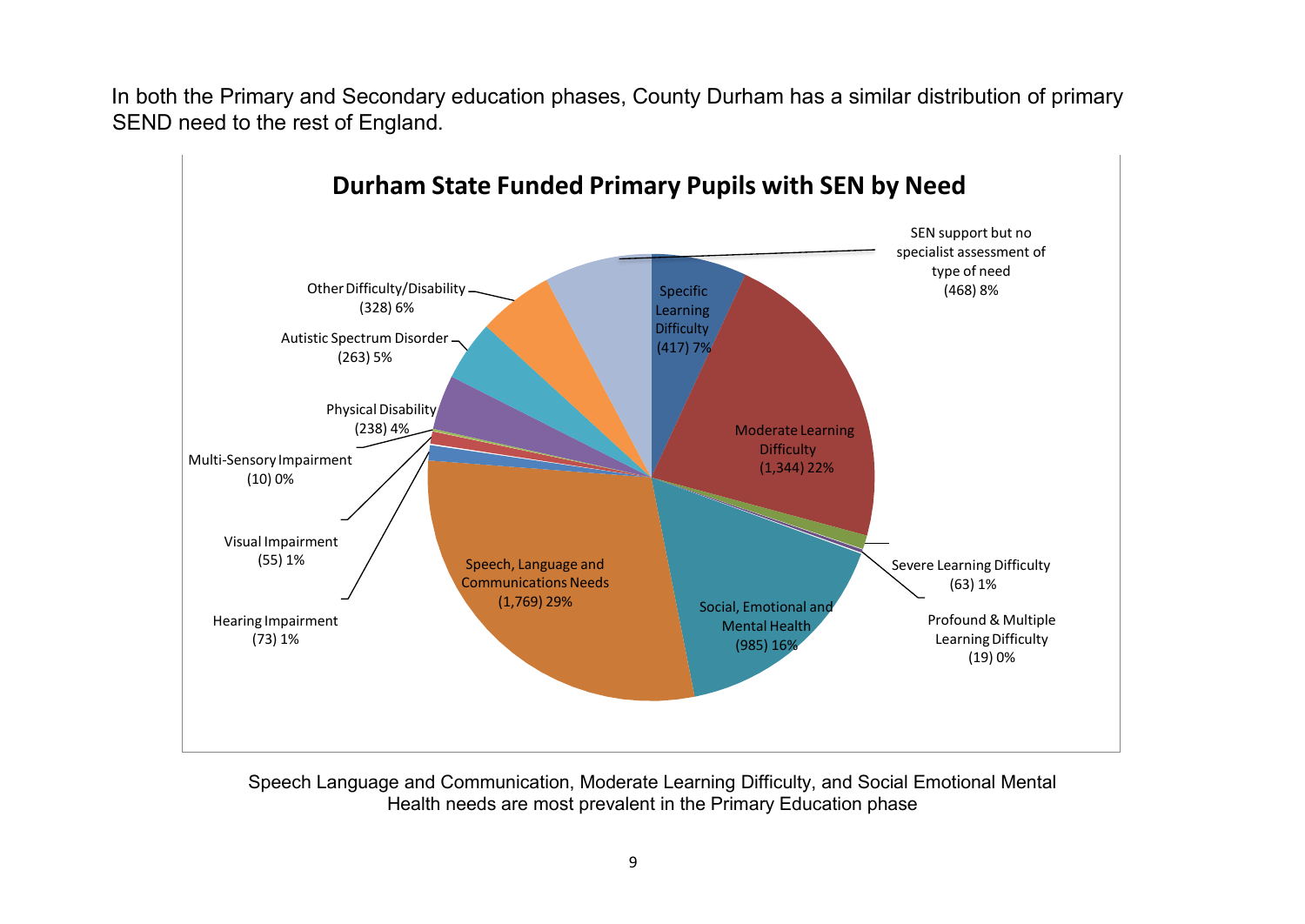

# **Durham State Funded Secondary Pupils with SEN by Need**

Moderate Learning Difficulty, Social Emotional Mental Health, and Specific Learning Difficulties are the predominant need in the Secondary education phase.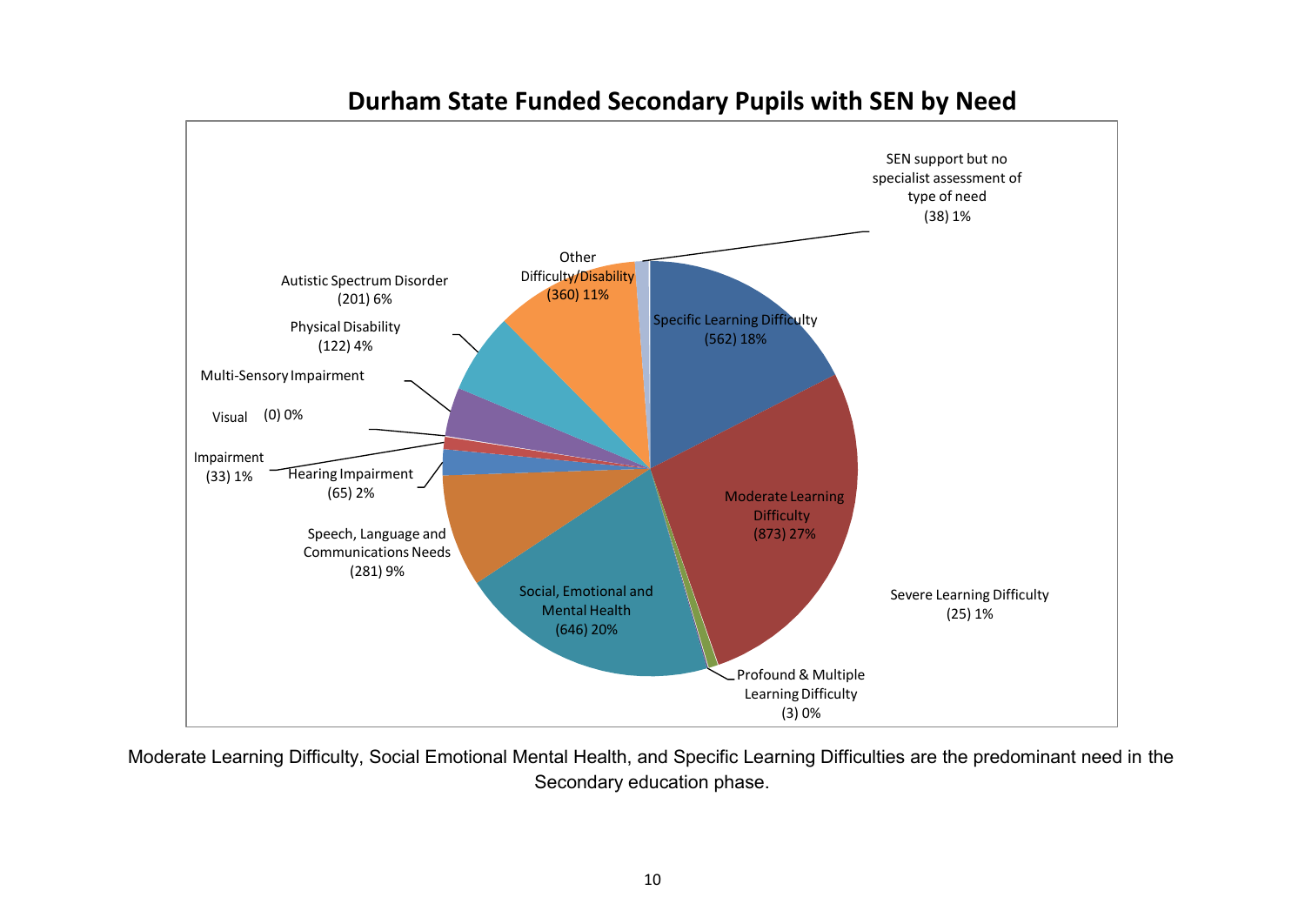The apparent drop in speech, language and communication needs between primary and secondary school settings is attributed to an increase in professionals understanding of the child's needs as they develop and participate in further assessment activity which can lead to another area being identified as the child's primary need. Further to this, it is accepted that in some instances, speech, language and communication needs identified in primary educational settings may also be addressed by the time the child attends secondary school.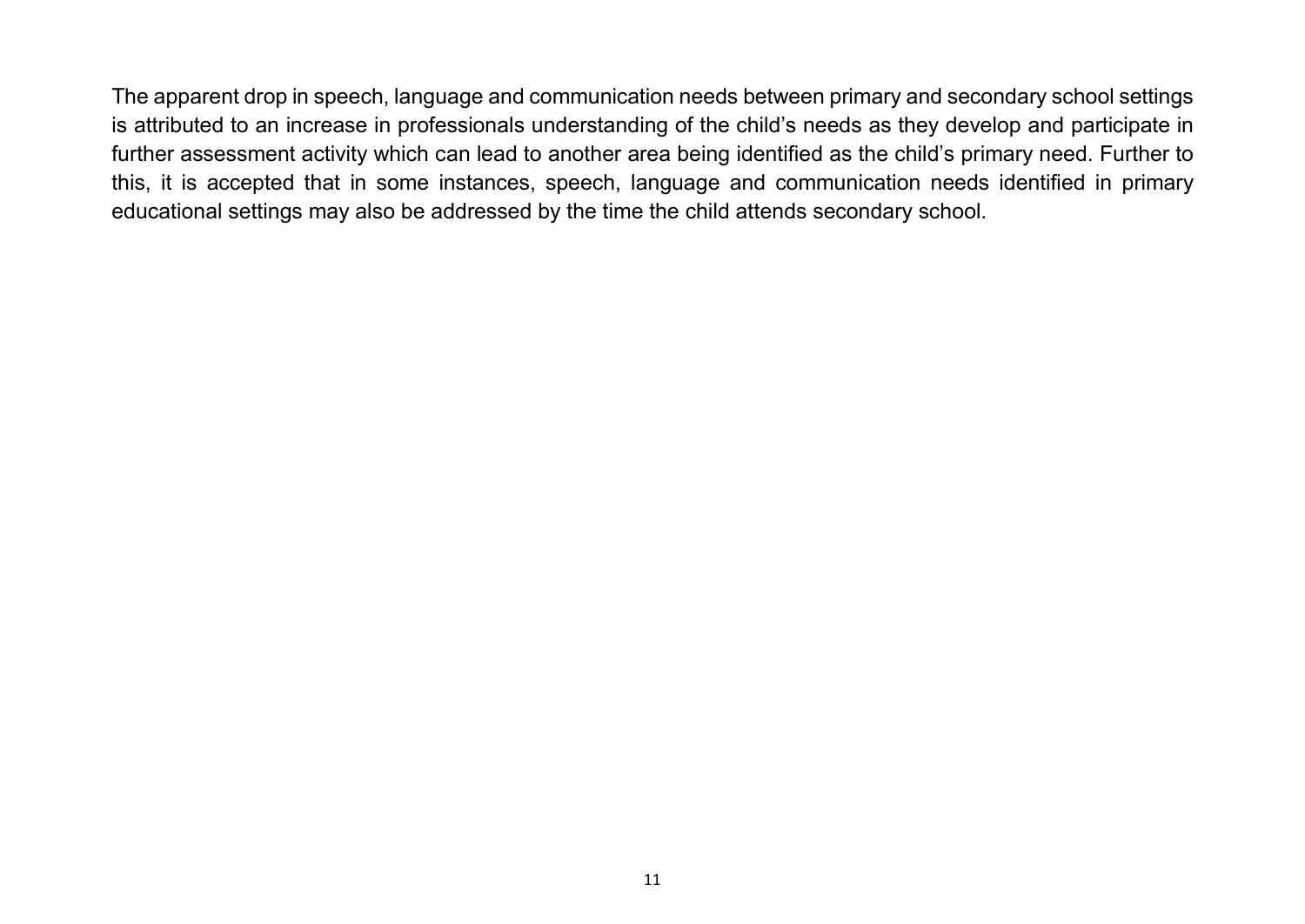## **Special Schools**

County Durham benefits from 8 Special Schools, providing education for young people who have needs which are best met in a specially adapted learning environment. The primary needs of young people in County Durham attending Special Schools are:



#### **Special School Pupils with SEN by Need**

Social Emotional and Mental Health, Severe Learning Difficulties, Moderate Learning Difficulties and Autism are the primary needs of young people in County Durham attending Special Schools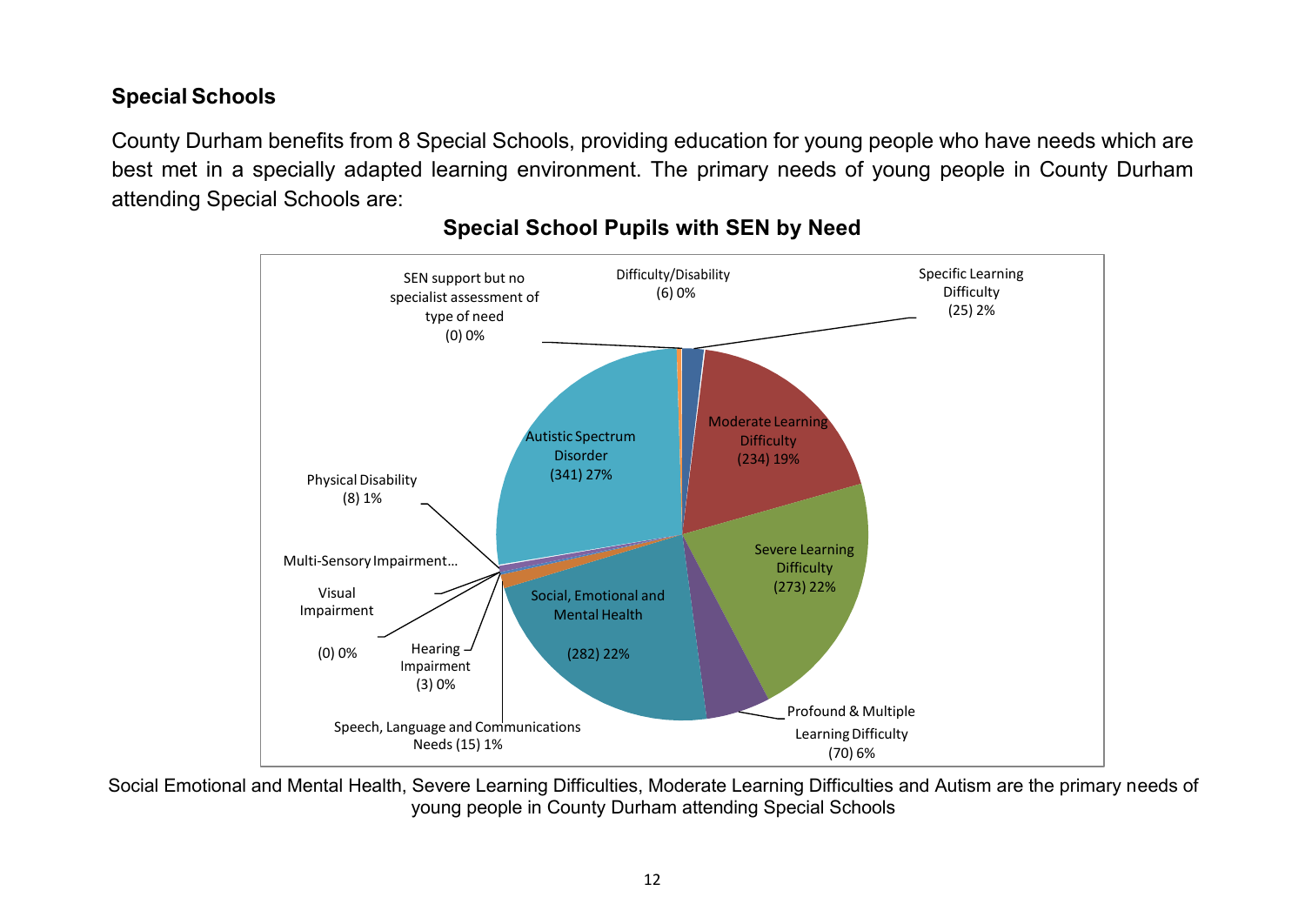Whilst this information provides an insight into the prevalence of different conditions, disabilities and learning difficulties experienced across the local SEND cohort, it should be recognised that the individual needs of children and young people, and their families are not so easily summarised. For example, many children and young people with SEND have little or no need for ongoing health and/or social care interventions and their educational needs can be met within mainstream educational settings through making adjustments to the curriculum, learning resources and/or environment; whilst some children require significant ongoing treatment and/or care to help with their everyday activities.

#### **Emerging Needs**

The Department for Education and Department for Health continue to highlight that the prevalence of SEND continues to rise amongst children. This is primarily due to two key factors. Firstly, the increased survival of preterm babies and children after severe trauma or illness due to advancements in health technology and care. For example children and young people with life-limiting conditions, such as cystic fibrosis, muscular dystrophy, neurodegenerative disorders or severe cerebral palsy, now have better life expectancy and improved quality of life, due to improved treatment and support. Secondly, there is also a growing awareness of the prevalence and needs of children and young people with complex social communication needs including autism.

In response, joint commissioning activity will need to bring together support across education, health and social care from early childhood through to adult life which will identify children with SEND at the earliest opportunity and prevent, delay or reduce needs from escalating. In addition to focusing on improving the education, health and care interventions/support given to these children, there is also a need to address the many other barriers that often result in children with SEND being excluded from family and community activities. It is not only children's SEND that determine their quality of life, but also poverty, negative attitudes and a disabling environment, for example, unequal access to child care, leisure activities, transport, employment and housing.

National research highlights that when the education, health and care system does not meet the needs of children with SEND and their families they are at greater risk of social exclusion, prolonged admission to hospital,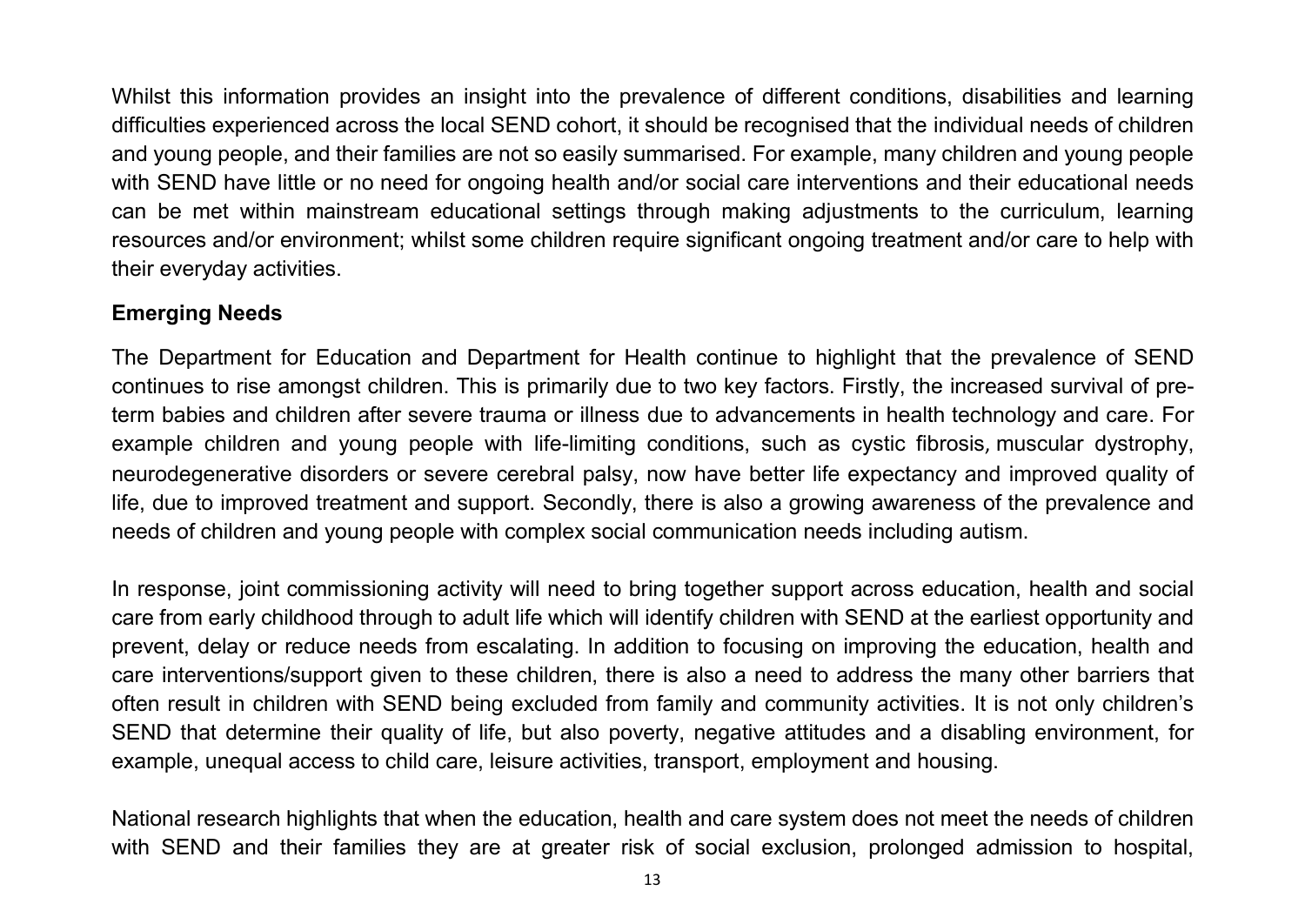deprivation, physical harm, abuse, misdiagnosis, exposure to ineffective interventions, and failure to access evidence-based interventions.

For example, research estimates that 40% of this cohort of children and young people will experience significant psychiatric disorder, compared with less than 10% of those without SEND (Emerson & Hatton, 2007). This seems to be a consequence of innate factors that confer vulnerability, compounded by a range of external factors such as exposure to poor care, restrictions in liberty and neglect linked to limited coping strategies and skills.

Similar studies reiterate that children and young people who have speech, language and communication needs are placed at significant risk of failing to achieve their potential (ICAN 2006, Rose 2006, Marmot 2010). Educational attainment, future employment prospects and adult independence are all built upon good communication skills.

In 2012 The All Party Parliamentary Group on Autism reported research indicated that 17% of children diagnosed with autism have been excluded at least once and only 15% of adults with autism are in full time employment. The National Autistic Society note that 40% of people on the autism spectrum experience at least one anxiety disorder at any time, compared with 15% of the general population. Durham's Special Educational Needs and Disabilities Information and Advice Service (SENDIAS) has highlighted that a significant proportion of local queries (52%) relate to children and young people with complex social communication needs including autism linked to parent/carer concerns in relation to their children's ability to 'cope' in educational settings.

Most starkly, Public Health England (2016) highlight that information from a range of sources consistently reports that people with SEND in England die much younger than the general population (13 to 20 years younger for men with SEND; 20 to 26 years younger for women with learning disabilities).

Current performance measures indicate that outcomes for children and young people with SEND in Durham remain varied. Local children and young people with an Education Health and Care Plan generally make less progress than their peers nationally across all age stages, barring the early years and whilst participation in further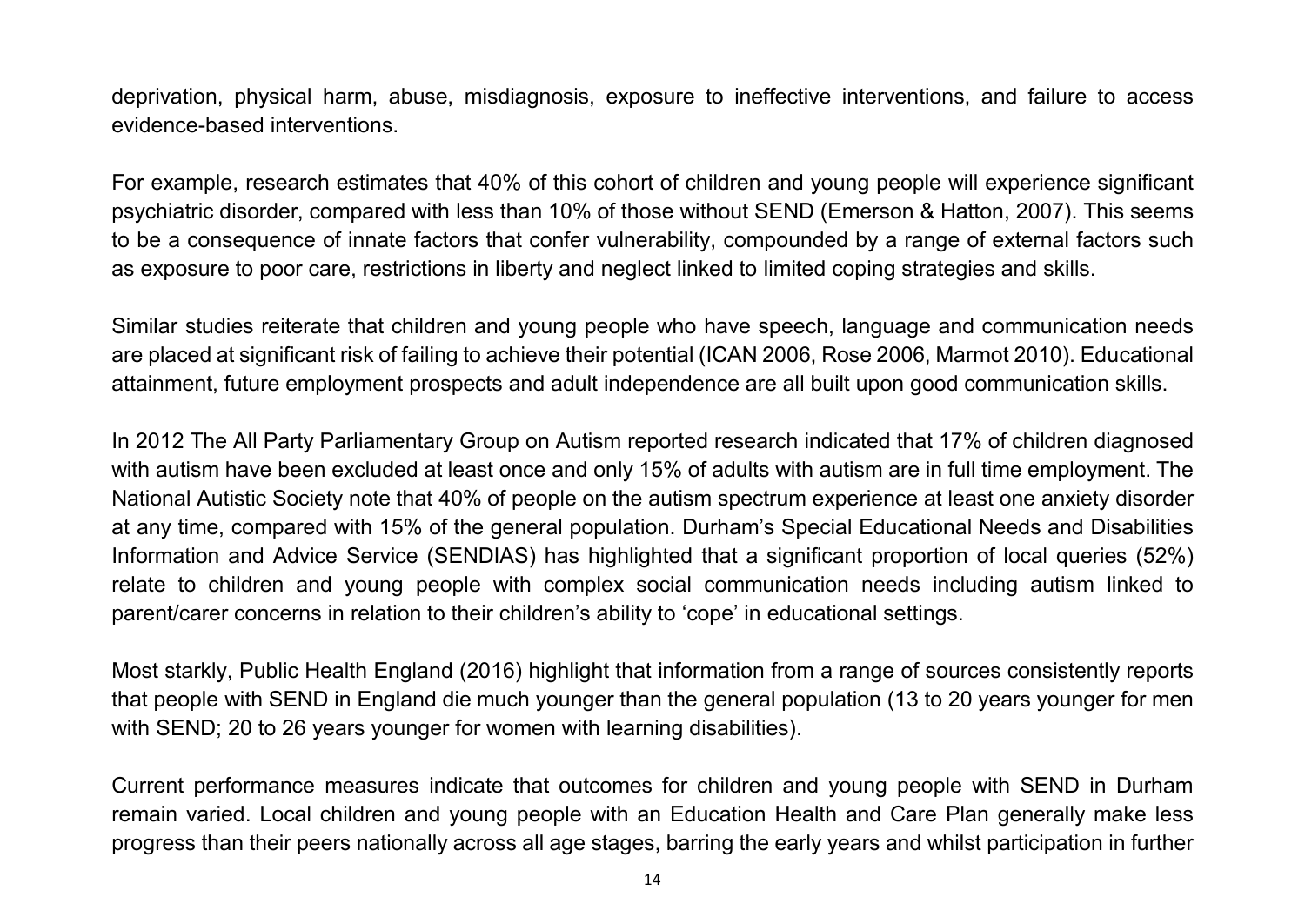learning beyond statutory school age is high, the numbers of young adults with SEND in employment remains comparatively low.

In response our aim is to secure personalised, integrated local support that delivers positive outcomes for all children and young people with SEND and gives parents confidence. Our joint commissioning activity needs to bring together support across education, health and social care from early childhood through to adult life which will prevent, delay or reduce needs from escalating. Children, young people and their families will be at the heart of Durham's joint commissioning activity through an emphasis on co-production to ground discussions in reality and to maintain a person-centred perspective.

#### **Desired Outcomes**

Local authorities conduct assessments of education, health and care needs where it is considered that it may be necessary for special educational provision to be made for the child or young person (0-25 years) in accordance with an Education, Health and Care Plan (EHCP). The purpose of an EHCP is to make special educational provision to meet the special educational needs of a child or young person, to secure the best possible outcomes for them across education, health and social care and, as they get older, prepare them for adulthood. A local audit of EHCP's indicate that local children and young people with SEND have a broad range of desired outcomes with the most consistent being:

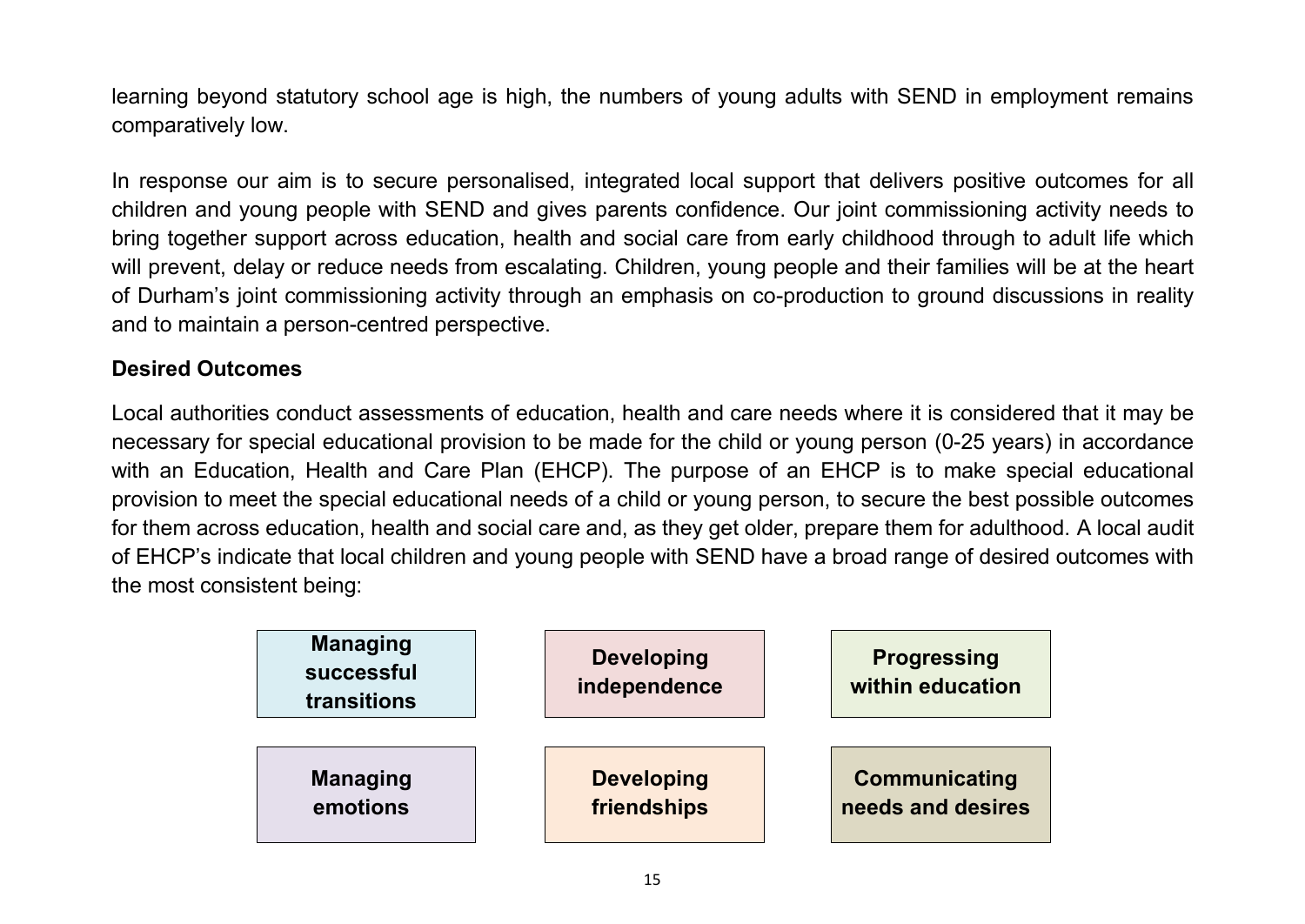# <span id="page-15-0"></span>**Resources and Levels of Spend**

Current spend across commissioned education, health and care provision for children and young people with SEND is detailed in the table below:

| <b>Spend Area</b>                               | 2015/16 Actual Spend | 2016/17 Actual Spend |
|-------------------------------------------------|----------------------|----------------------|
| <b>Schools Related</b>                          |                      |                      |
| Primary / Secondary School SEN                  | 3,638,757            | 2,835,744            |
| Nursery Outreach                                | 1,273,800            | 1,221,690            |
| Enhanced mainstream provision                   | 1,040,000            | 1,060,000            |
| <b>Special School Funding</b>                   | 20,734,857           | 23,801,512           |
| <b>Total Schools Related</b>                    | 26,687,414           | 28,918,946           |
| <b>Independent Education Sector Placements</b>  | 4,437,384            | 4,665,222            |
| <b>SEN Transport</b>                            | 5,493,137            | 5,698,351            |
| SEN Transport Post 16                           | 987,165              | 1,055,372            |
| <b>Total SEN Transport</b>                      | 6,480,302            | 6,753,723            |
| <b>Community Health Services</b>                |                      |                      |
| Paediatric SALT                                 | 2,786,775            | 2,019,957            |
| Paediatric Occupational Therapy                 | 1,271,385            | 1,316,021            |
| Paediatric Physiotherapy                        | 491,396              | 496,802              |
| <b>Community Equipment Aids and Adaptations</b> | 14,229               | 14,386               |
| <b>Total Community Health Services</b>          | 4,563,785            | 3,847166             |
| <b>Social Care Services</b>                     |                      |                      |
| <b>Short Breaks</b>                             | 3,383,909            | 3,003,602            |
| <b>Direct Payments</b>                          | 1,603,630            | 1,343,402            |
| <b>Total Social Care Services</b>               | 4,987,539            | 4,347,004            |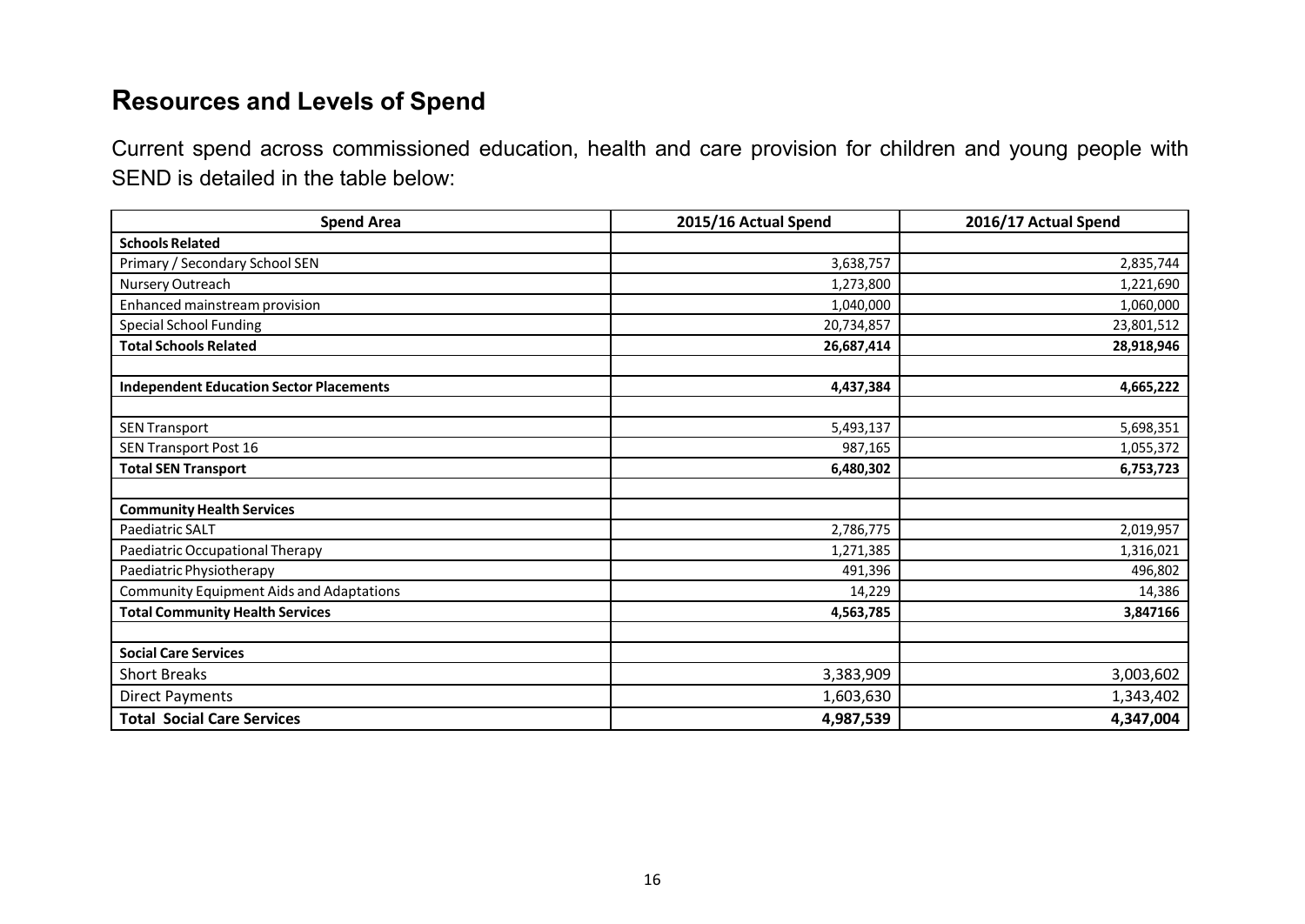#### **Comparative expenditure**

The metrics below show the reported expenditure on SEN in Durham. This figure is based on the total reported weekly expenditure on SEN by the local authority, divided by the number of pupils with historical statements of SEN or EHC plans. In Durham, this figure is £110 per week per child, in the previous period it was £105; this compares to the average for all English single tier and county councils of £98.



Weekly expenditure per child with statement/plan (from 2011/12 to 2014/15)

Source:

Metric ID: 3440, Department for Education, LAIT

Powered by LG Inform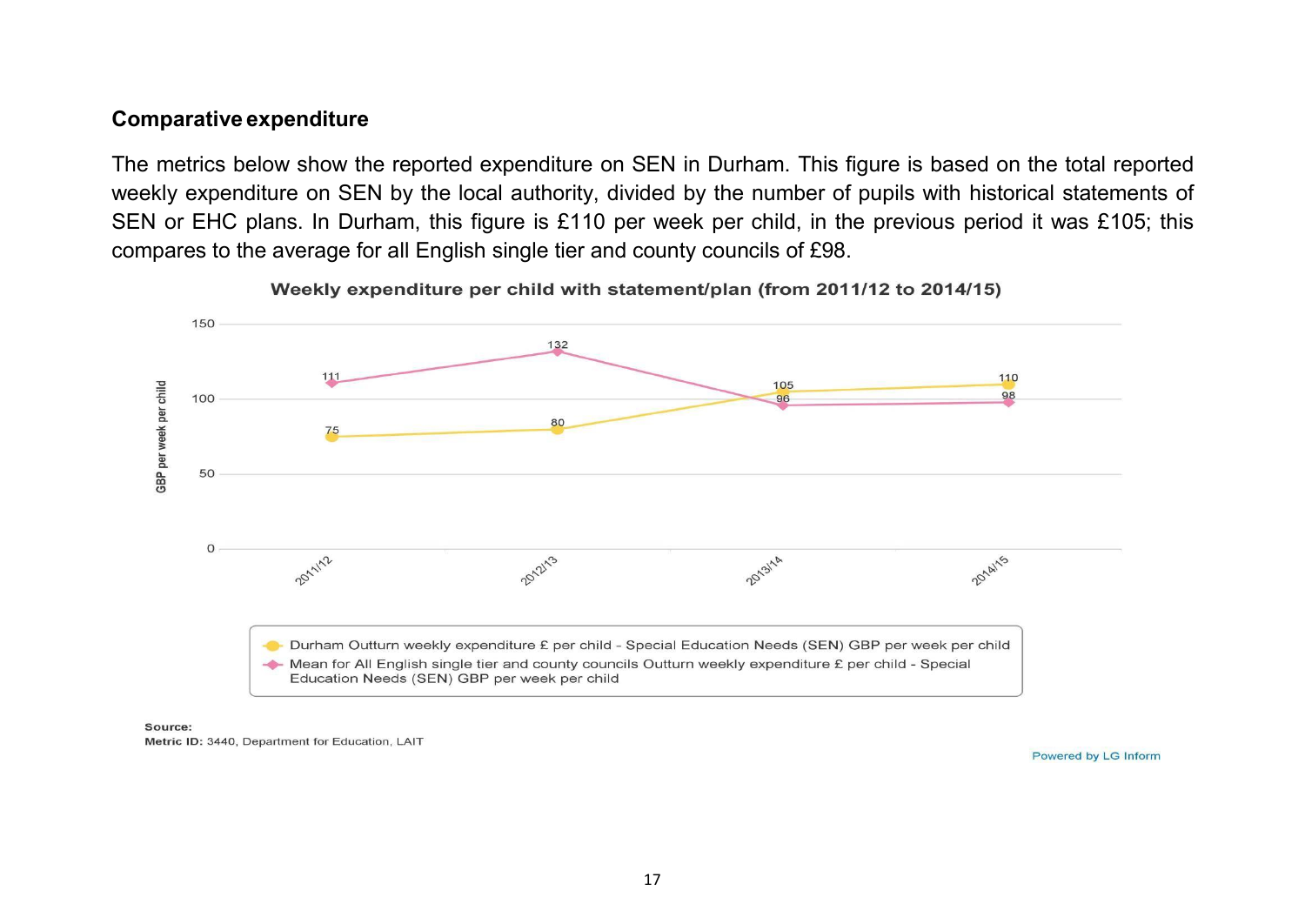Councils and Clinical Commissioning Groups also provide respite for disabled children aged 0-17. In Durham, planned spend in the most recent period was £27.38 per child, compared to £18.83 in the previous period; in all English single tier and county councils, the average is £20.66 per child, an increase since the previous period (£18.67). This figure is calculated by taking the local area's planned expenditure on short breaks and dividing this by the number of 0-17 year olds in the Local Authority area.



Planned spend on respite for disabled children 0-17 (from 2009/10 to 2012/13)

#### Source:

Metric ID: 863, Public Sector Audit Appointments Limited (PSAA), Education Estimates (Section 251, formerly section 52)

Powered by LG Inform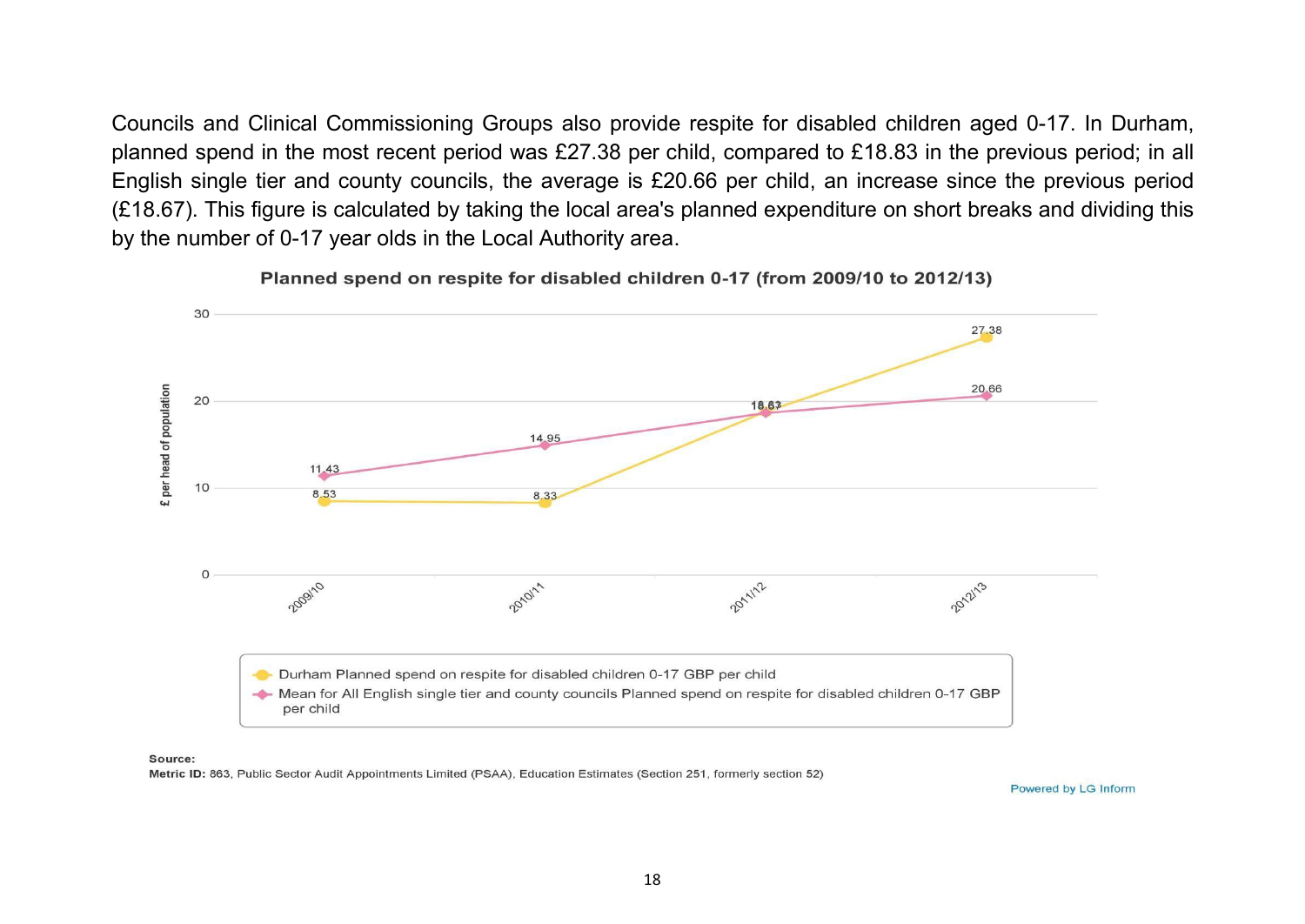This information suggests that Durham currently spends more on securing access to special educational provision and respite provision for children with SEND in comparison to national averages. It is anticipated that joint commissioning arrangements should enable partners to make best use of all the resources available to improve outcomes for children and young people in the most efficient, effective, equitable and sustainable way. All of the above services are subject to review and further analysis in the coming year which will involve national benchmarking activity to broaden an understanding of Durham's comparative levels of spend and potentially identify further efficiencies linked to best value.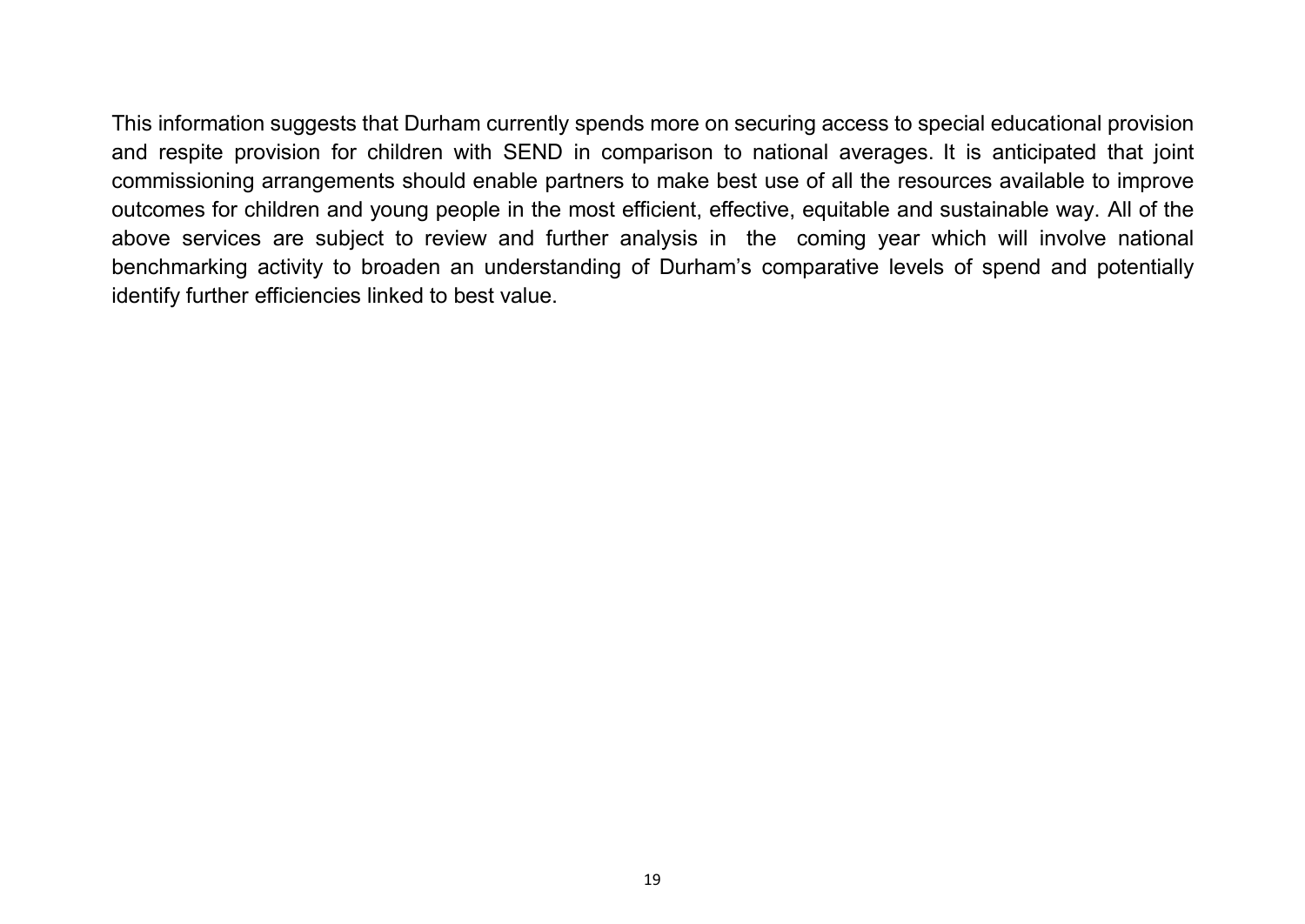# <span id="page-19-0"></span>**Joint Commissioning**

Commissioning is essentially the process by which public sector organisations decide how to spend their money to get the best possible outcomes and wider support for local people, now and in the future. Joint commissioning represents a method for two or more partner agencies to commission collaboratively to secure better outcomes for a defined population than either can achieve on their own.

Recent national legislation (Health and Social Care Act 2012; Children and Families Act 2014; SEND Code of Practice 2014; The Care Act 2014; NHS Mandates) has established a clear requirement for local authorities and health bodies to have arrangements in place to plan and commission education, health and social care services jointly for children and young people with SEND.

The practice of jointly commissioning *individual* packages of education, health and care for children and young people with SEND is now firmly established in Durham with multi-agency panels meeting regularly to consider how best to meet the needs and aspirations of children identified within their Education, Health and Care plans. Alongside the above, Durham County Council and Durham CCG's have also made full use of Section 75 and Section 256 agreements to enable the pooling of budgets to secure joint service development and commissioning activity (particularly in relation to Short Breaks/Respite provision and Paediatric Therapy Services).

Joint Commissioning Activity for 2017-2018 will build upon this foundation and will focus upon the following service areas:

- Review of Local Short Breaks/Respite offer
- Review of Community Equipment, Aids and Adaptations pathways
- Review of Paediatric Therapy Services
- Developing the provider market to secure improved Transition pathways
- Review of Maternity and Early Years Pathways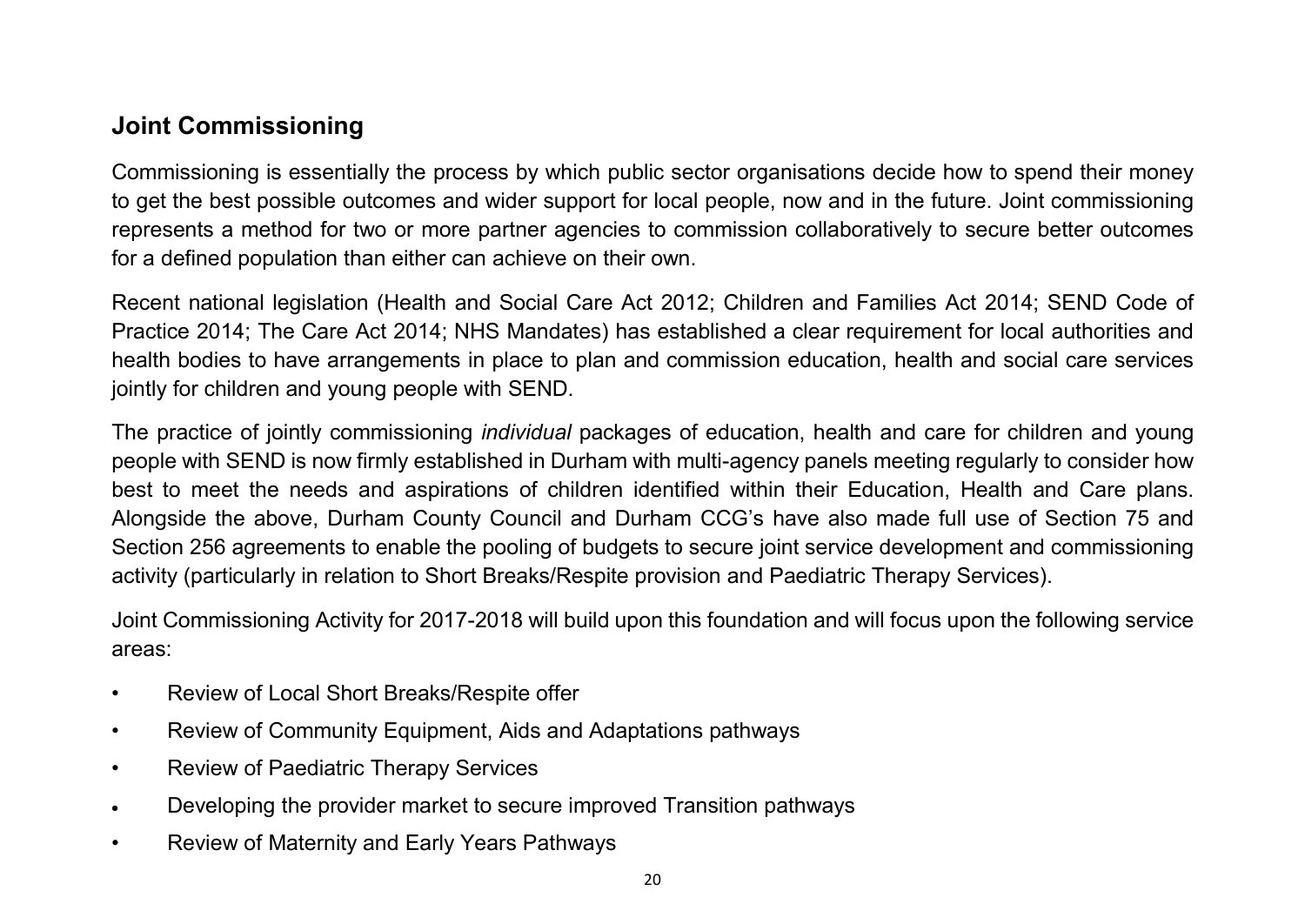- Review of Health and SEND needs of Young People who offend
- Review for children and young people with complex social communication needs (including Autism)
- Commission Independent Travel Training
- Review of Durham's High Needs Educational provision
- Undertake an analysis of Speech, Language and Communication needs analysis
- Participate in the North East 12 Collaborative (Phase 2)
- Participate in the Regional Transforming Care Programme
- Review of CAMHs Pathways for children and young people with SEND

Each of these joint commissions will benefit from collaboration across the full Joint Commissioning Cycle (see over)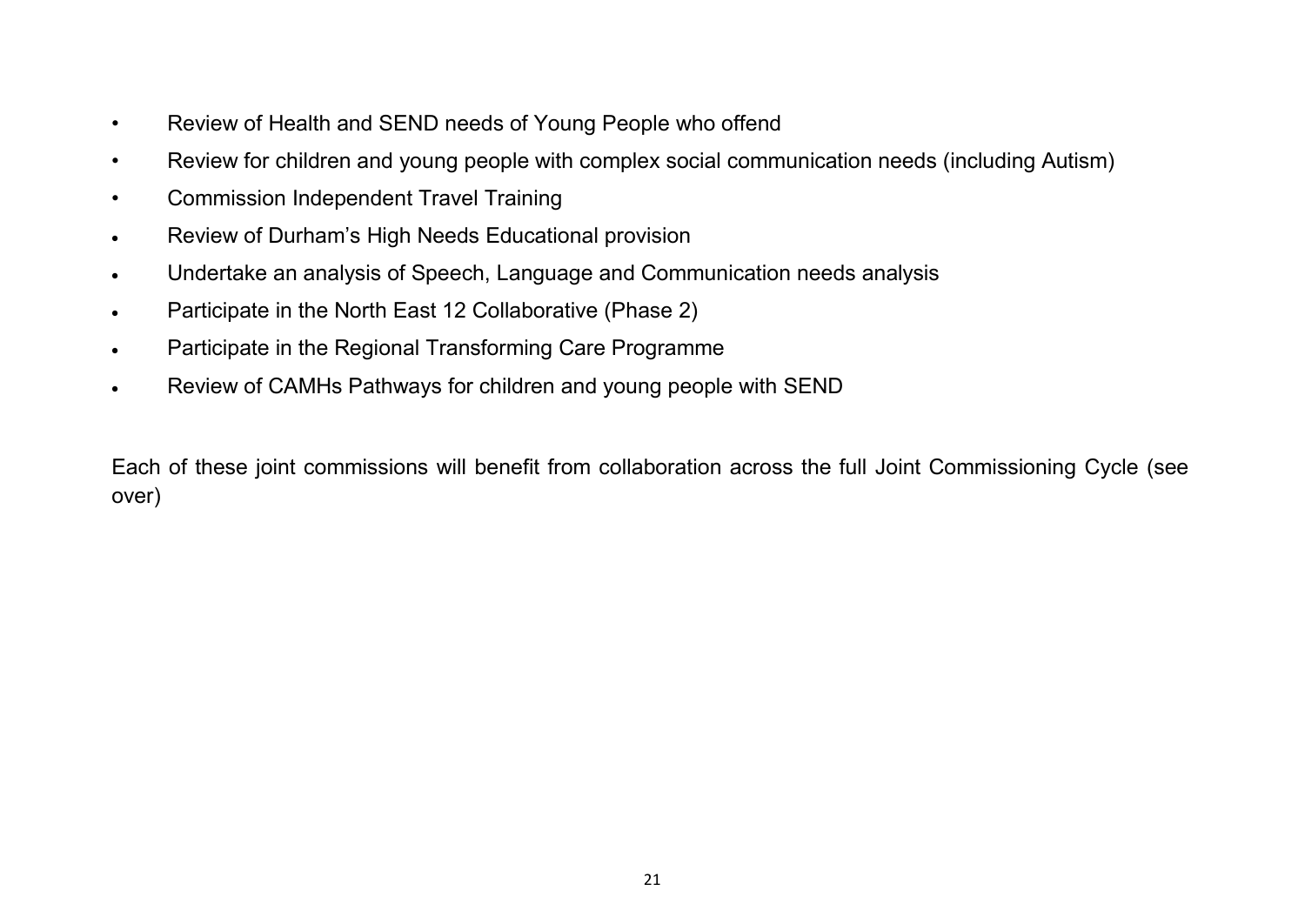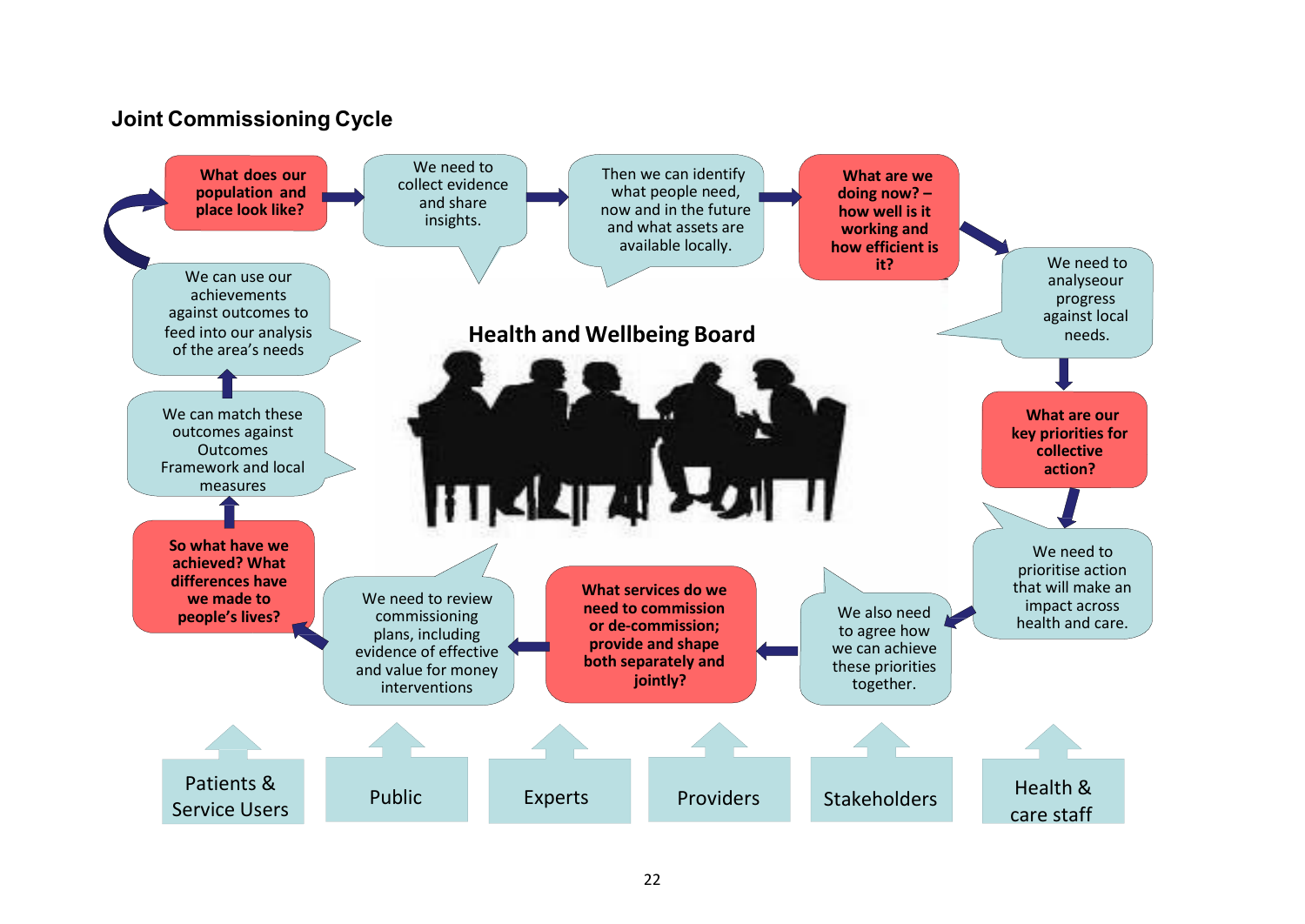There will be an emphasis on working across the Joint Commissioning Cycle to:

**Establish collaborative partnerships** across education, health and care and with parent groups, children and young people to secure a collaborative approach across each of the commissioning work streams for 2017-2018. (These will include representatives from Public Health England, housing, sport and leisure and colleagues from neighbouring clinical commissioning group's and local Authorities where appropriate).

Develop a **joint understanding** of local need through joint analysis of available data and projections, alongside the views of people about their needs, preferences and the extent to which the services are delivering the intended outcomes.

**Jointly plan** to establish short, medium and long term decisions about how services need to change and how this will happen. This will involve being clear about the options available in terms of investment, service redesign, the capacity of the provider market and consulting on how to achieve the best outcomes and best value. Plans should result in jointly developed SMART service specifications that clearly identify the desired outcomes.

**Jointly deliver** the specified services and/or managing any transitional arrangements, maintaining a strategic overview of what Durham is seeking to achieve, as well as effectively commissioning/decommissioning services, and implementing sound procurement arrangements.

**Jointly review** by taking an evidence based approach to monitoring and reviewing progress, and making adjustments in the light of changing circumstances to improve service offer. Feedback from people who use services and their carers, and other strategic partners will be an essential element of the evidence needed to review progress and identifying whether services are achieving the desired objectives.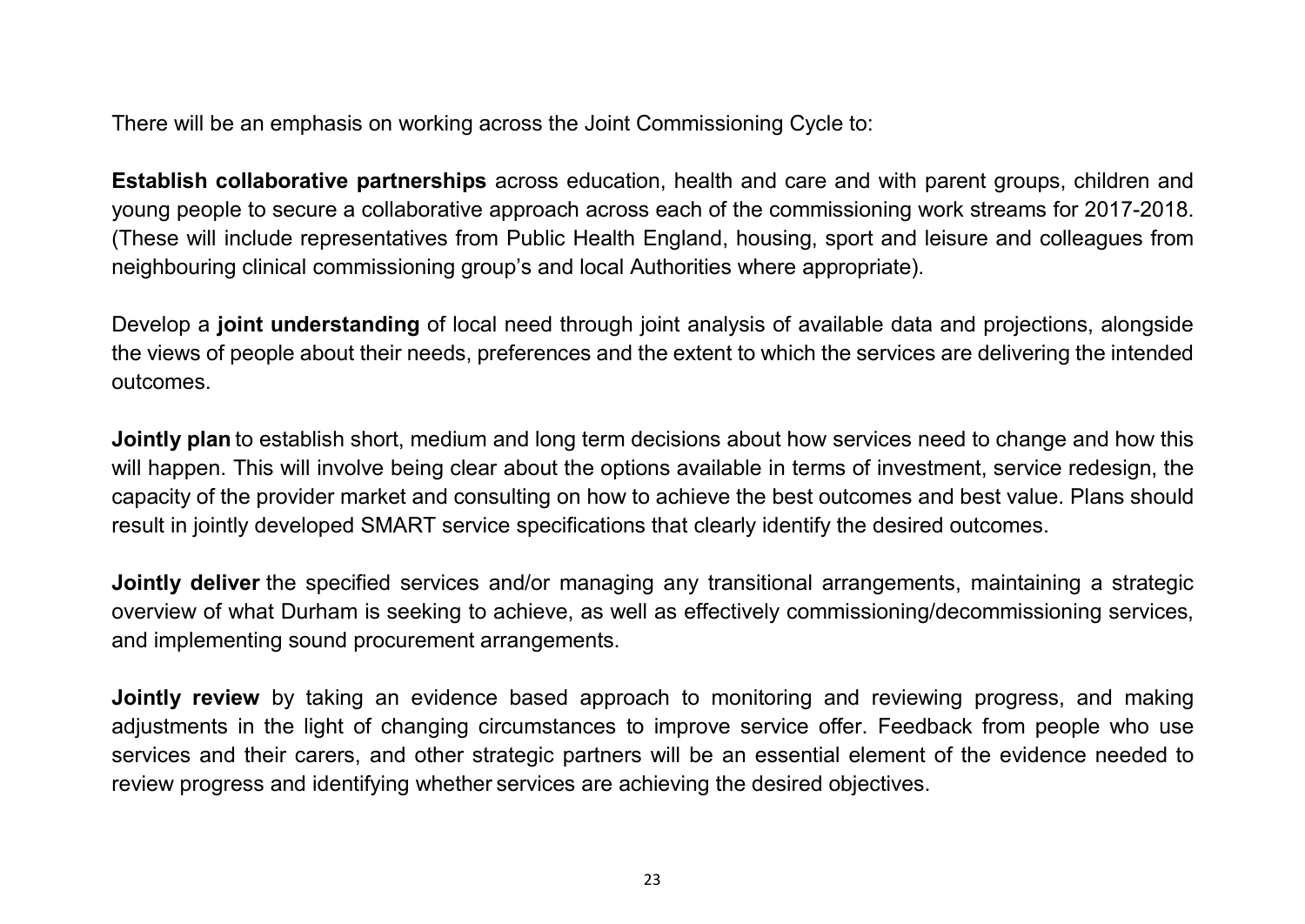Joint Commissioning should reduce unnecessary duplication of services and/or or barriers between service provision leading to the development of more efficient and cost effective service provision. Through working together and putting in place joint decision-making processes, partners can use Joint Commissioning to support early identification of needs, prevention and outcome focused service delivery and work to improve the experiences of services that children, young people and their families have.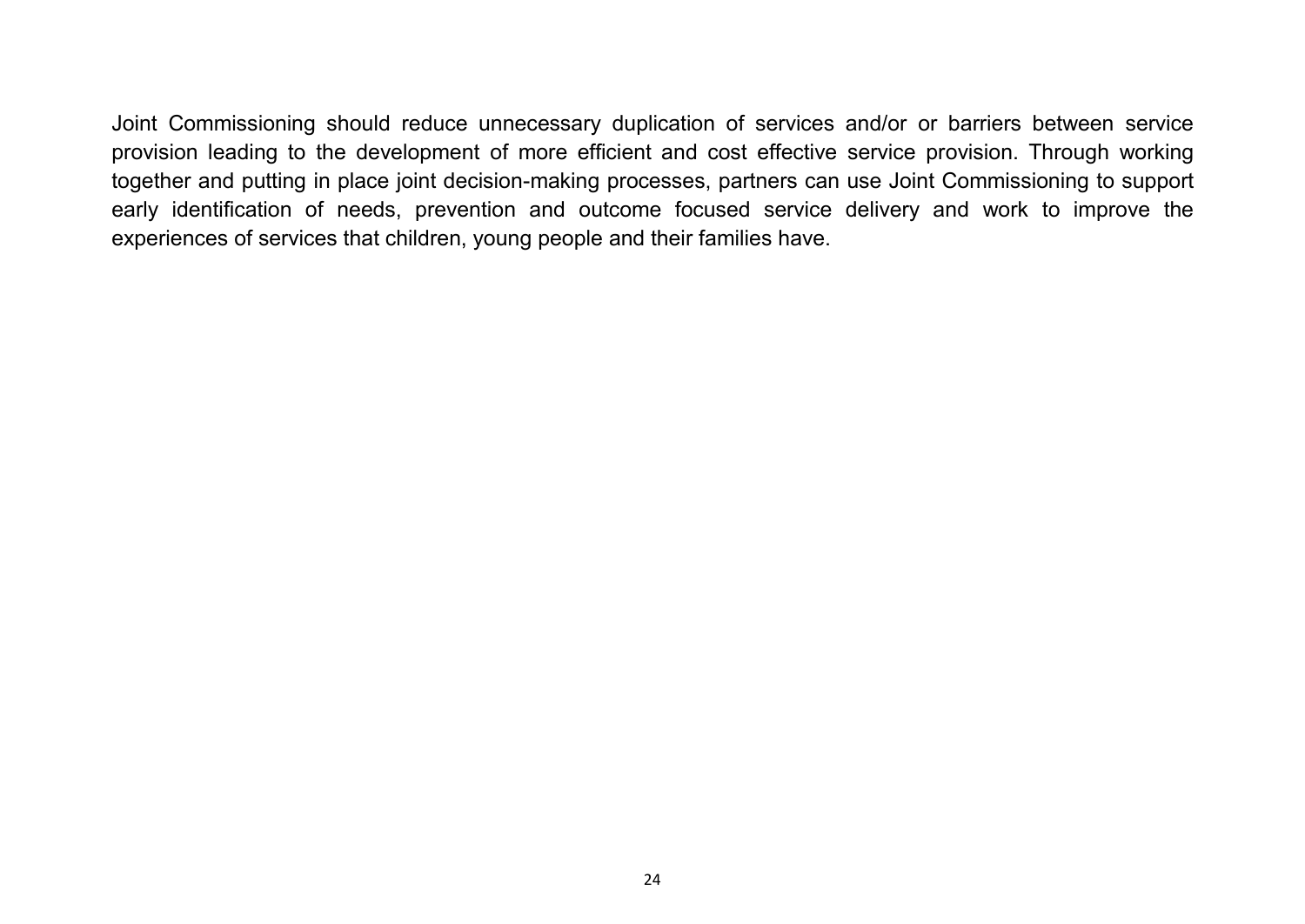# <span id="page-24-0"></span>**Joint Commissioning Principles**

We are committed to working in partnership and putting families at the heart of everything we do. Our commissioning activities will operate within the following principles to ensure we work together to develop the best possible services and wider support for local people, now and in the future.

Keeping children, young people and vulnerable adults safe from harm underpins all of our commissioning activity

We will maximise all opportunities to secure improved outcomes for children, young people and families through our commissioning activity

All of our commissioning activity will have regard to a combination of economy, efficiency and effectiveness to secure continuous improvement for service users and best value in relation to the use of public monies.

We will maximise opportunities for service users/carers to be involved in the development and co-production of services that they access

All of our commissioning activity will recognise diversity and promote equality to ensure that people with protected characteristics are not disadvantaged

We will maximise all opportunities to add social, environmental and economic value across our commissioning activity

Our commissioning intentions will be open and transparent to enable us to build and maintain good long term relationships with the provider market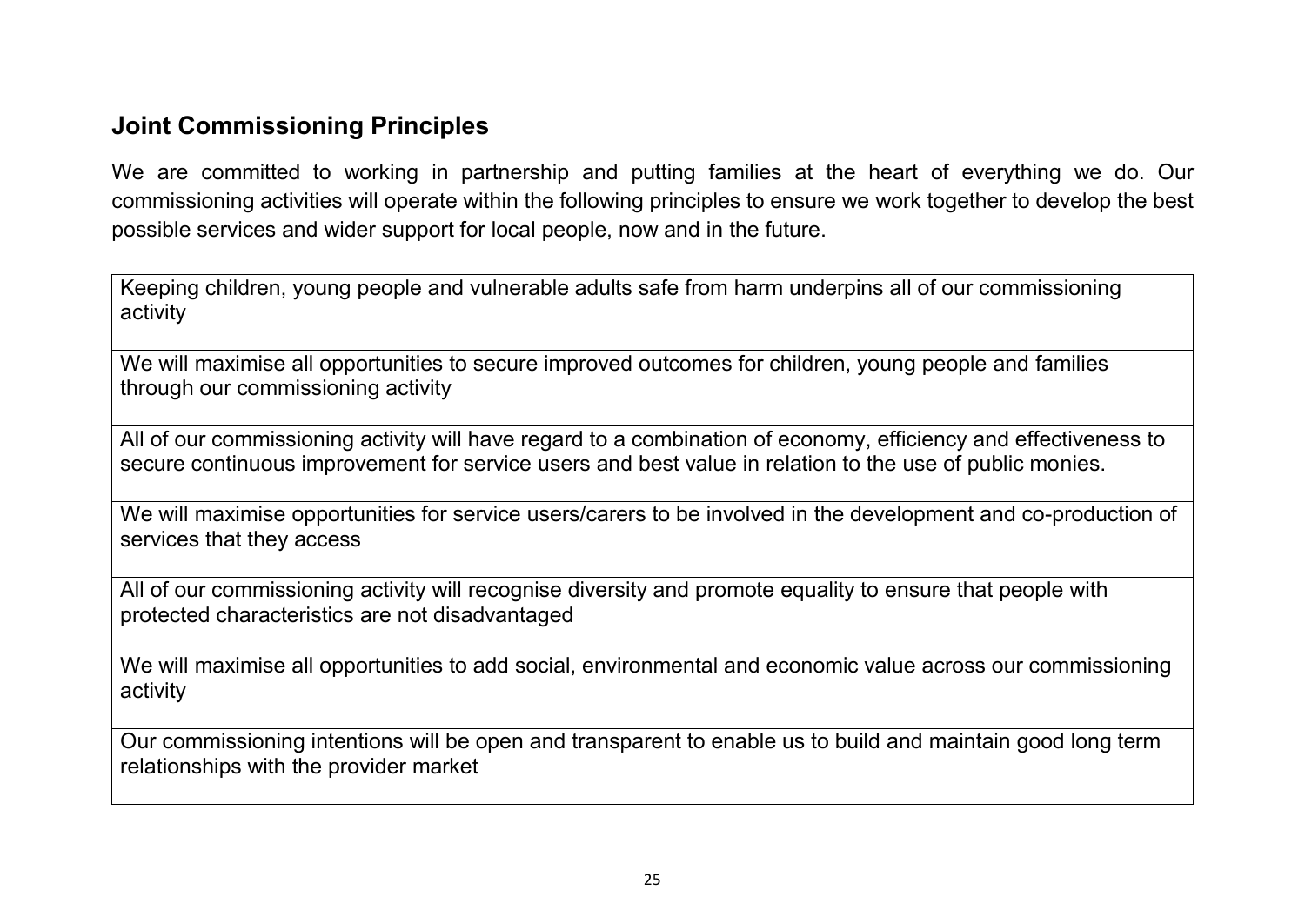# <span id="page-25-0"></span>**Co-production**

Co-production is a way of working that ensures people who use education, health and care services are involved in an equal partnership. Co-production places an emphasis on engaging groups of people at the earliest stages of service design, development and evaluation. Co-production acknowledges that people with 'lived experience' of a particular condition are often best placed to advise on what support and services will make a positive difference to their lives. Done well, co-production helps to ground discussions in reality and to maintain a person-centred perspective. Co-production is part of the range of approaches that includes citizen involvement, participation, engagement and consultation.

For co-production to become part of the way we work, we will create a culture where the following values and behaviours are the norm:

| Ownership,<br>understanding and<br>support of co-<br>production by all | A culture of<br>openness and<br>honesty | A commitment to<br>sharing power and<br>decisions with<br>citizens | <b>Clear</b><br>communication in<br>plain English | A culture in which<br>people are valued and<br>respected |
|------------------------------------------------------------------------|-----------------------------------------|--------------------------------------------------------------------|---------------------------------------------------|----------------------------------------------------------|
|------------------------------------------------------------------------|-----------------------------------------|--------------------------------------------------------------------|---------------------------------------------------|----------------------------------------------------------|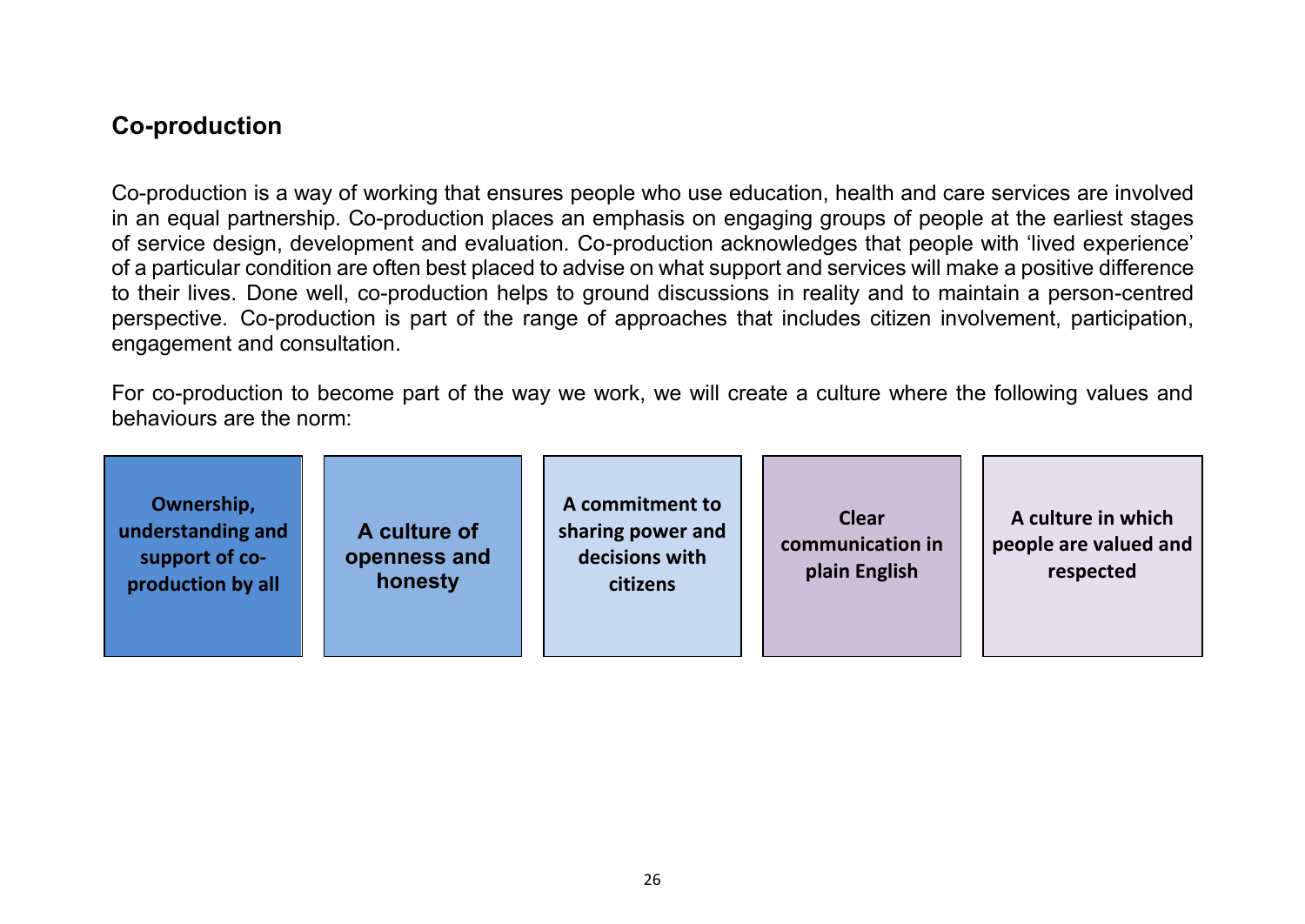<span id="page-26-0"></span>

| <b>County Durham Joint Commissioning Plan 2017-2018</b> |  |  |  |
|---------------------------------------------------------|--|--|--|
|---------------------------------------------------------|--|--|--|

| <b>Objective</b>                                                                                                                                                               | <b>Underpinning</b><br>Legislation,<br>guidance, local<br>drivers            | <b>Key Actions</b>                                                                                                                                                                                                                                                                                                                                                                                                                                                                                                                                                                                                                                                                                                                                                                                                                                                                                                                                                                                                                                                       | <b>Time Scale</b>                                 | Responsible<br>Officer(s)                                                                     | <b>Anticipated Impact</b>                                                                                                                                                                                                                                                                                                                                                                                                                                |
|--------------------------------------------------------------------------------------------------------------------------------------------------------------------------------|------------------------------------------------------------------------------|--------------------------------------------------------------------------------------------------------------------------------------------------------------------------------------------------------------------------------------------------------------------------------------------------------------------------------------------------------------------------------------------------------------------------------------------------------------------------------------------------------------------------------------------------------------------------------------------------------------------------------------------------------------------------------------------------------------------------------------------------------------------------------------------------------------------------------------------------------------------------------------------------------------------------------------------------------------------------------------------------------------------------------------------------------------------------|---------------------------------------------------|-----------------------------------------------------------------------------------------------|----------------------------------------------------------------------------------------------------------------------------------------------------------------------------------------------------------------------------------------------------------------------------------------------------------------------------------------------------------------------------------------------------------------------------------------------------------|
| Review and re-<br>commission Short<br><b>Break Services</b><br>that promote<br>independence,<br>improved choice<br>and outcomes for<br>children and young<br>people with SEND. | Children and<br><b>Families Act</b><br>2014<br>SEND Code of<br>Practice 2014 | Re-commission short break services (day) to<br>meet assessed needs for short breaks of<br>those families requiring early help and those<br>with complex needs (0-25).<br>Map<br>Participate in NE12 phase 2 collaboration at a<br>regional level to evaluate a<br>regional/collaborative approach to the<br>commissioning of specialist short breaks (over-<br>night).<br>Carry out Strategic Review across all short<br>break services to determine commissioning<br>intensions for short breaks from April 2018:<br>Map existing short break opportunities<br>$\bullet$<br>and understand barriers to access in<br>universal services and the local offer.<br>Analyse and understand needs, identify<br>$\bullet$<br>duplication and gaps in services.<br>Determine budget, financial position and<br>value for money and understand<br>aspirations and needs of families and how<br>these can be met<br>Recommission countywide Short Break's<br>$\bullet$<br>offer service for 1 <sup>st</sup> April 2018 and<br>implement and monitor success of<br>transition plan | <b>May 2017</b><br>April 2017<br><b>July 2017</b> | Lindsey Dunn<br>L/A<br>Claire Garner-<br>Harris (NECs)<br><b>ND &amp; DDES</b><br><b>CCGs</b> | Parents are able to access<br>a broad menu of Short<br><b>Breaks and Respite options</b><br>to support their capacity to<br>care for their children and<br>any siblings.<br>Access to universal<br>community based provision<br>for children and families is<br>improved to promote<br>inclusion and the<br>independence of families.<br>Reduction in the level of<br>Short Breaks and Respite<br>provision directly<br>commissioned by the<br>LA/CCG'S. |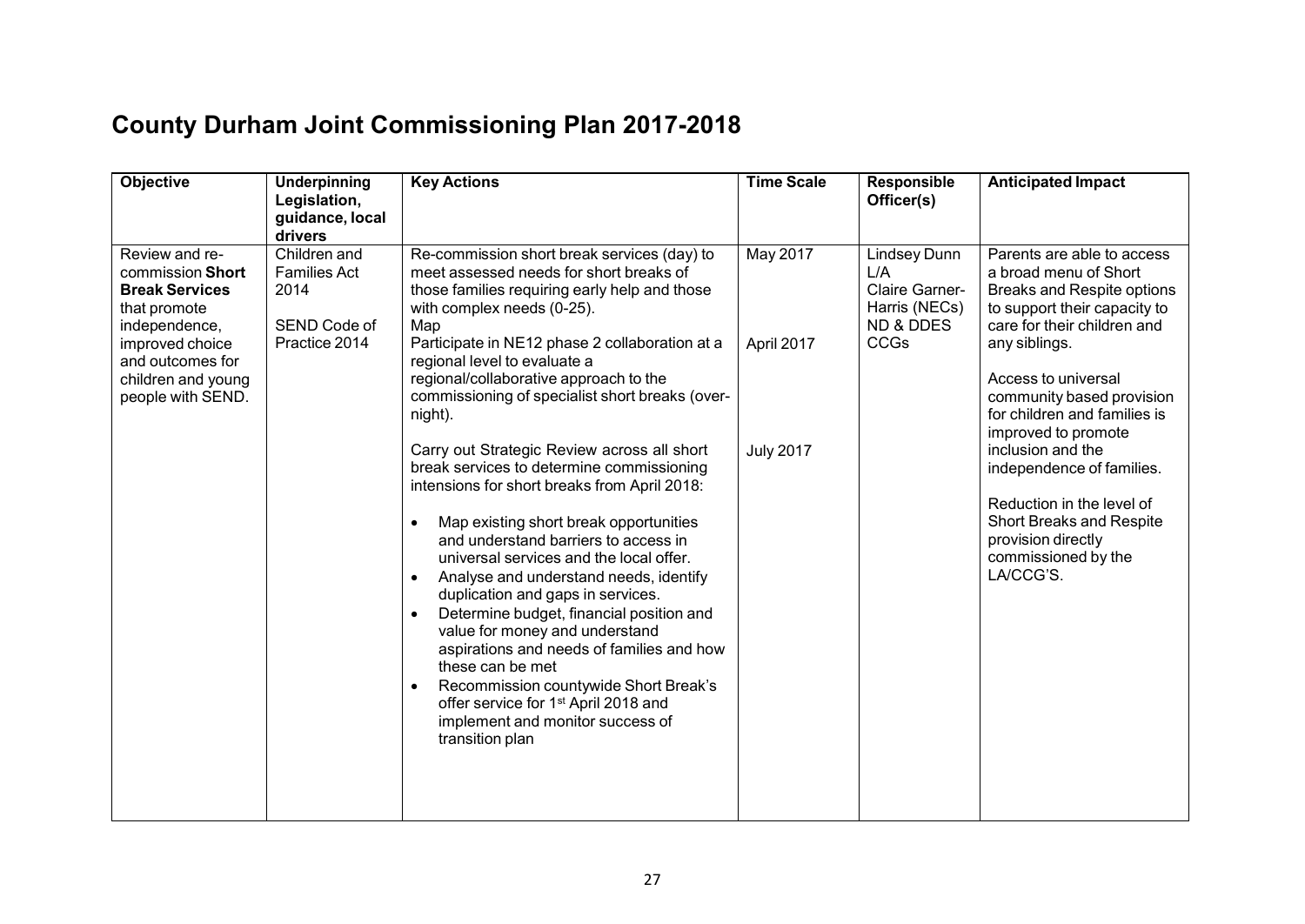| Objective                                                                                                                                                                                                                                         | Underpinning<br>Legislation,<br>guidance, local<br>drivers                                                                                                                                               | <b>Key Actions</b>                                                                                                                                                                                                                                                                                                                                                                                                                                                                                                                                                                                                  | <b>Time Scale</b>                                                 | Responsible<br>Officer(s) | <b>Anticipated Impact</b>                                                                                                                                                                                                                                                                                                                                                                                                                                                                                                         |
|---------------------------------------------------------------------------------------------------------------------------------------------------------------------------------------------------------------------------------------------------|----------------------------------------------------------------------------------------------------------------------------------------------------------------------------------------------------------|---------------------------------------------------------------------------------------------------------------------------------------------------------------------------------------------------------------------------------------------------------------------------------------------------------------------------------------------------------------------------------------------------------------------------------------------------------------------------------------------------------------------------------------------------------------------------------------------------------------------|-------------------------------------------------------------------|---------------------------|-----------------------------------------------------------------------------------------------------------------------------------------------------------------------------------------------------------------------------------------------------------------------------------------------------------------------------------------------------------------------------------------------------------------------------------------------------------------------------------------------------------------------------------|
| Establish clear<br>pathways for the<br>assessment and<br>consideration of<br>community<br>equipment, aids<br>and adaptations to<br>secure improved<br>outcomes for<br>children and their<br>families re<br>independence and<br>parental capacity. | Children Act<br>1989<br><b>Chronically Sick</b><br>and Disabled<br>Persons Act<br>1970<br>Local<br>Government and<br>Housing Act<br>1989<br><b>NHS Act</b><br>2006/Health and<br>Social Care Act<br>2012 | Review legislation, emerging case law and<br>lessons learned from complaints to establish<br>best practice.<br>Map existing processes for considering<br>community equipment, aids and adaptations<br>and establish a clear multi agency pathway.<br>Map existing funding arrangements for the<br>procurement of community equipment, aids<br>and adaptations and establish clear lines of<br>financial and legal responsibility where needs<br>cannot be met through pooled budget<br>arrangements.<br>Review existing model of delivery and make<br>recommendations regarding future delivery of<br>this service. | April 2017<br>April 2017<br>May-June<br>2017<br>September<br>2017 | Mark Smith L/A            | Clear pathway established<br>to enable community<br>equipment, aids and<br>adaptations to be<br>considered alongside<br>broader family support to<br>improve outcomes for<br>children and their families.<br>Protocol established to set<br>out the LA's response to<br>families who cannot and or<br>choose not to access loans<br>where the cost of the home<br>adaptation is over 30k.<br>Reduction in complaints<br>received from families<br>regarding concerns relating<br>to community equipment,<br>aids and adaptations. |
|                                                                                                                                                                                                                                                   |                                                                                                                                                                                                          |                                                                                                                                                                                                                                                                                                                                                                                                                                                                                                                                                                                                                     |                                                                   |                           |                                                                                                                                                                                                                                                                                                                                                                                                                                                                                                                                   |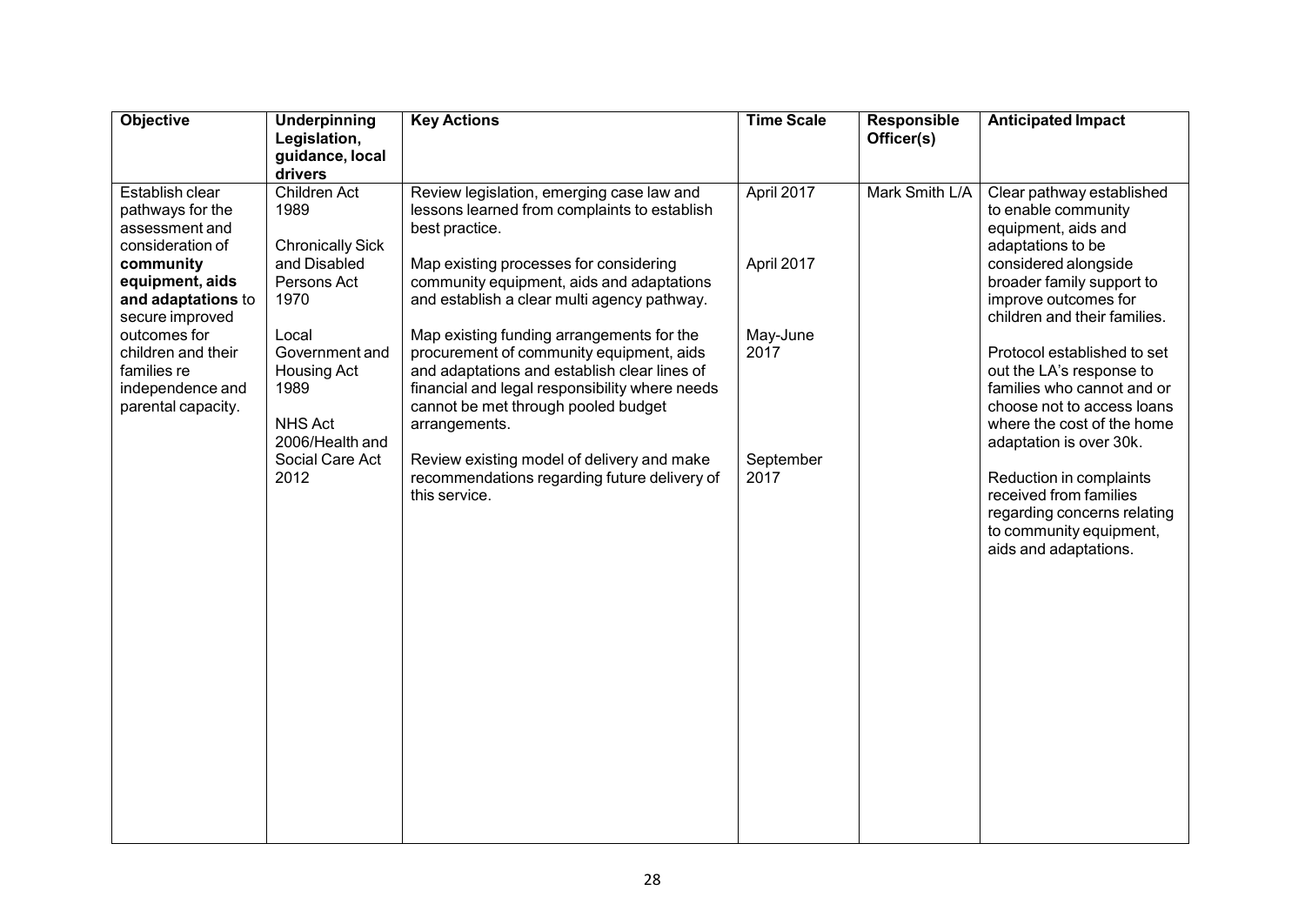| Objective                                                                                                                                                                                                                                                                       | <b>Underpinning</b><br>Legislation,<br>guidance, local<br>drivers                      | <b>Key Actions</b>                                                                                                                                                                                                                                                                                                                                                                                                                                                                                                                                                                                                                                                                           | <b>Time Scale</b>                                                        | Responsible<br>Officer(s)                      | <b>Anticipated Impact</b>                                                                                                                                                                                                                                                                              |
|---------------------------------------------------------------------------------------------------------------------------------------------------------------------------------------------------------------------------------------------------------------------------------|----------------------------------------------------------------------------------------|----------------------------------------------------------------------------------------------------------------------------------------------------------------------------------------------------------------------------------------------------------------------------------------------------------------------------------------------------------------------------------------------------------------------------------------------------------------------------------------------------------------------------------------------------------------------------------------------------------------------------------------------------------------------------------------------|--------------------------------------------------------------------------|------------------------------------------------|--------------------------------------------------------------------------------------------------------------------------------------------------------------------------------------------------------------------------------------------------------------------------------------------------------|
| Review delivery<br>models for<br>paediatric therapy<br>services (Speech<br>and Language<br>Therapy,<br>Physiotherapy and<br>Occupational<br>Therapy) to secure<br>positive education,<br>health and care<br>outcomes for<br>children and young<br>people and their<br>families. | NHS Act 2006<br>Health and<br>Social Care Act<br>2012<br>Send Code of<br>Practice 2015 | Jointly review providers performance in<br>2016/17:<br>Key performance indicators<br>$\bullet$<br>Benchmarking and value for money<br>$\bullet$<br>Service user feedback / stakeholder<br>$\bullet$<br>consultation<br>Any issues relating to service delivery<br>$\bullet$<br>Gather and analyse information on local need<br>e.g. JSNA, national data<br>Report to CCG's including an options<br>appraisal and recommendations and agree<br>level of funding available across CCG's and<br>DCC.<br>Explore and consider integrated therapy<br>models to outline proposal in order to<br>implement an integrated approach to<br>delivering children's therapy services in<br>County Durham. | <b>July 2017</b><br><b>July 2017</b><br>August 2017<br>September<br>2017 | Rebeca<br>Haynes<br>ND&<br><b>DDES</b><br>CCGs | Reductions in parental<br>preference for independent<br>educational provision<br>driven by preference for<br>integrated therapeutic<br>learning environments.<br>Reductions in the numbers<br>of children travelling<br>unnecessarily to access<br>educational provision in out<br>of county settings. |
|                                                                                                                                                                                                                                                                                 |                                                                                        | Develop service specification and key<br>performance indicators                                                                                                                                                                                                                                                                                                                                                                                                                                                                                                                                                                                                                              |                                                                          |                                                |                                                                                                                                                                                                                                                                                                        |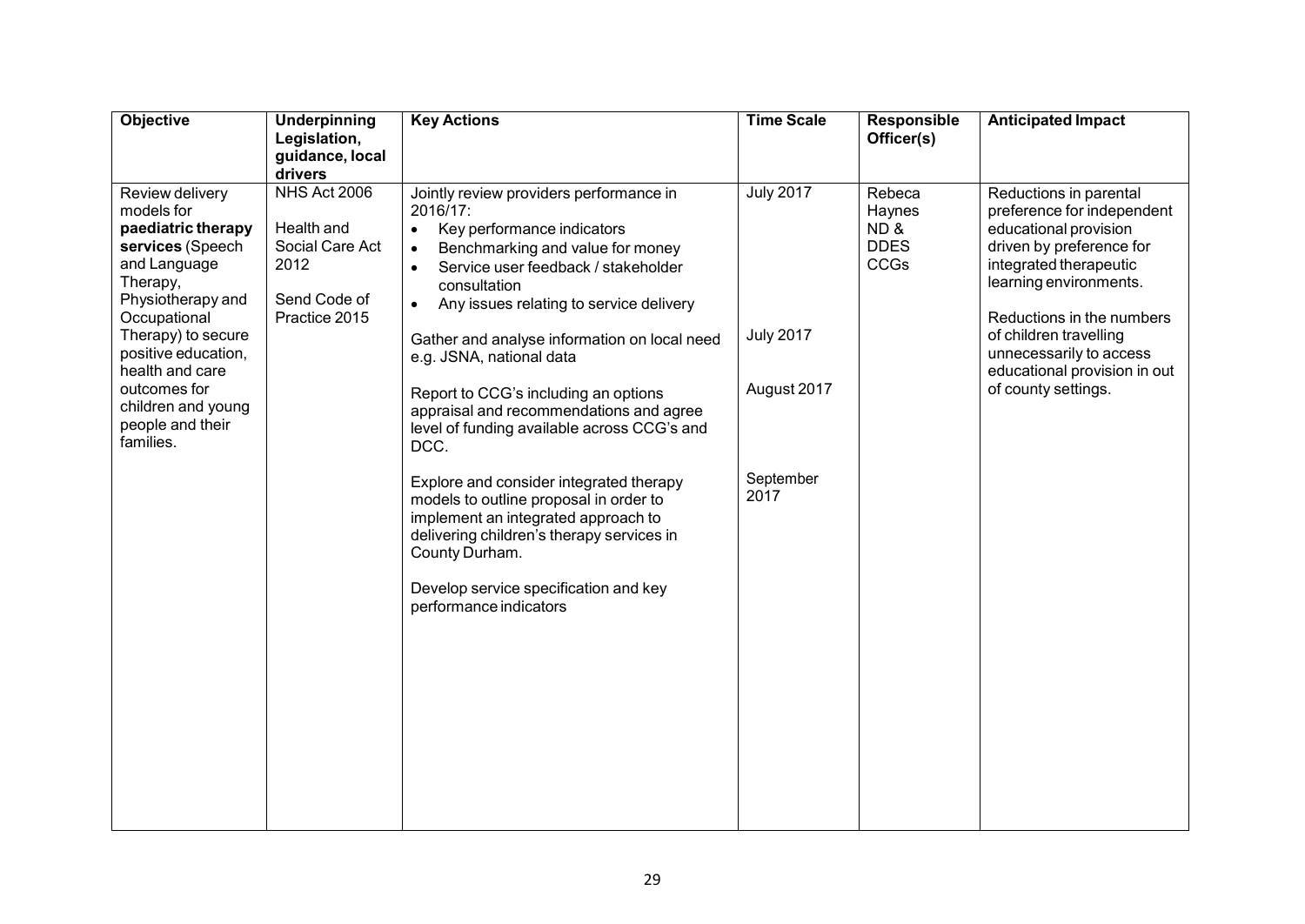| Objective                                                                                                                                           | Underpinning<br>Legislation,<br>guidance, local<br>drivers                                    | <b>Key Actions</b>                                                                                                                                                                                                         | <b>Time Scale</b> | Responsible<br>Officer(s)                      | <b>Anticipated Impact</b>                                                                                                                                                              |
|-----------------------------------------------------------------------------------------------------------------------------------------------------|-----------------------------------------------------------------------------------------------|----------------------------------------------------------------------------------------------------------------------------------------------------------------------------------------------------------------------------|-------------------|------------------------------------------------|----------------------------------------------------------------------------------------------------------------------------------------------------------------------------------------|
| Secure improved<br>transition<br>arrangements<br>between traditional<br>commissioned<br>children's and adult<br>services to support<br>service user | Children and<br><b>Families Act</b><br>2014<br>SEND Code of<br>Practice 2015<br>Care Act 2014 | Build upon the work already undertaken with<br>local providers to:<br>Re-commission group based short break day<br>provision to ensure provision supports<br>transition and preparation for independence<br>and adulthood. | May 2017          | Lyndsey Dunn<br>L/A<br>Dr Chandra<br>Anand DMO | Increase in the numbers of<br>local commissioned<br>services who are dual<br>registered with both Ofsted<br>and CQC to accommodate<br>the needs of children<br>approaching transition. |
| satisfaction, support<br>smooth transition,<br>build resilience and<br>promote<br>independence.                                                     |                                                                                               | Redesign local over-night short break respite<br>provision to ensure provision supports<br>transition and preparation for independence<br>and adulthood.                                                                   | <b>June 2017</b>  |                                                | Innovative services in<br>Durham that will work with<br>young people to build<br>resilience, promote and<br>prepare for independence.                                                  |
|                                                                                                                                                     |                                                                                               | Extend adult based accommodation options to<br>include 16+ provision where appropriate.                                                                                                                                    | August 2017       |                                                |                                                                                                                                                                                        |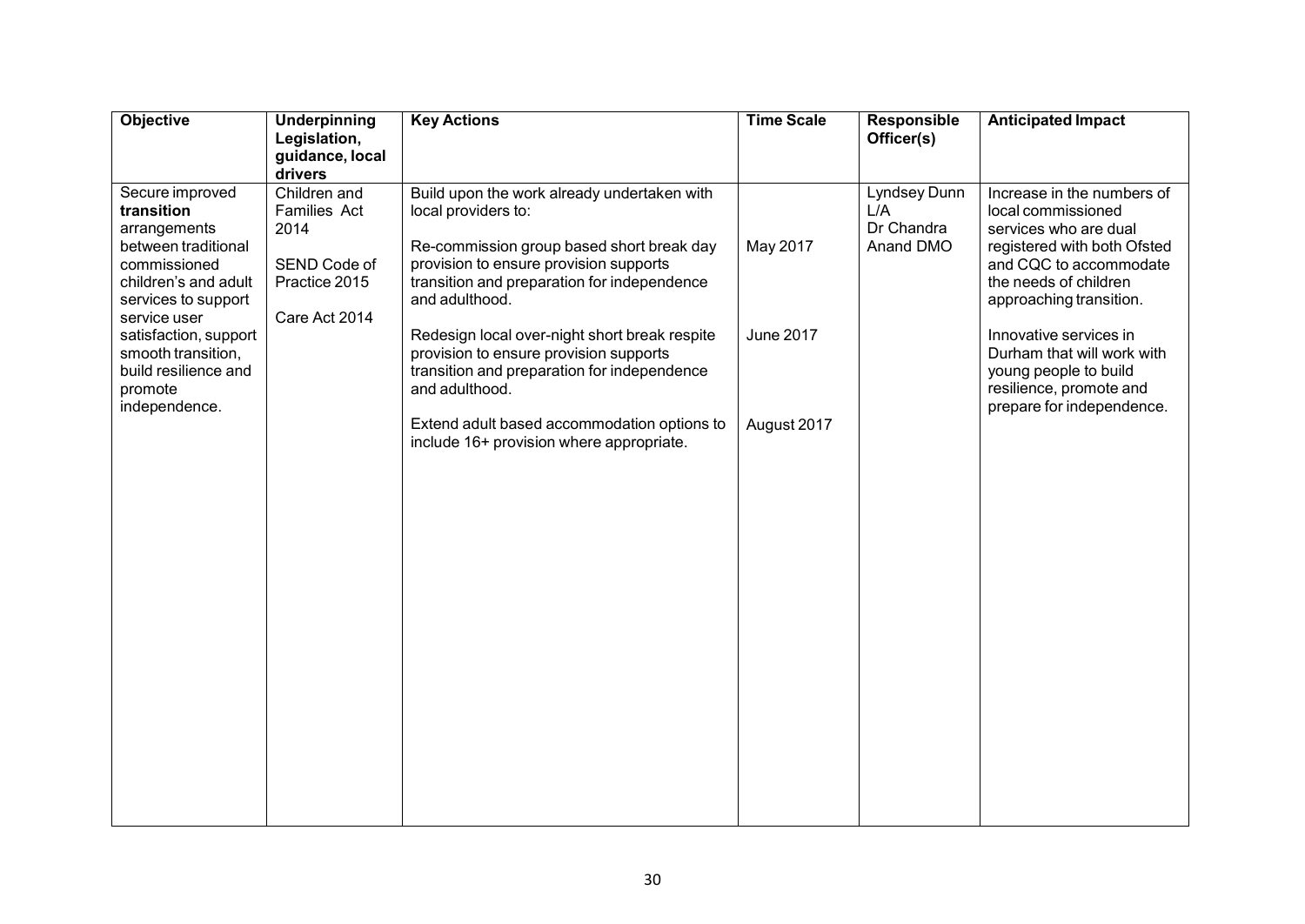| Objective                                                                                                                                                                                                     | Underpinning<br>Legislation,<br>guidance, local<br>drivers             | <b>Key Actions</b>                                                                                                                                                                                                                                                                                                                | <b>Time Scale</b> | Responsible<br>Officer(s)                                                                                                                                                                               | <b>Anticipated Impact</b>                                                                                                                                                                                                                                                                                                                                                                                                                                                                                                  |
|---------------------------------------------------------------------------------------------------------------------------------------------------------------------------------------------------------------|------------------------------------------------------------------------|-----------------------------------------------------------------------------------------------------------------------------------------------------------------------------------------------------------------------------------------------------------------------------------------------------------------------------------|-------------------|---------------------------------------------------------------------------------------------------------------------------------------------------------------------------------------------------------|----------------------------------------------------------------------------------------------------------------------------------------------------------------------------------------------------------------------------------------------------------------------------------------------------------------------------------------------------------------------------------------------------------------------------------------------------------------------------------------------------------------------------|
| <b>Review Maternity</b><br>and Early Years<br>pathways to<br>improve<br>identification and<br>response to families<br>whose children are<br>at risk of poor<br>outcomes (including<br>children with<br>SEND). | Health and<br>Social Care Act<br>2012<br>SEND Code of<br>Practice 2015 | Participate in the North East Best Start in Life<br>system led Improvement Pilot with a specific<br>emphasis upon:<br>Undertake self-assessment of existing<br>maternity and early-years pathways to identify<br>gaps and duplication, establish best practice<br>and inform service development and<br>commissioning intentions. | <b>July 2017</b>  | Gill O'Neil<br><b>Public Health</b><br>L/A<br>Suzanne Lamb<br>Durham and<br>Harrogate<br><b>NHSFT</b><br>Sarah Burns<br>and Gill Findley<br><b>ND &amp; DDES</b><br>CCGs<br>Jo Crawford<br><b>CDDFT</b> | A whole system<br>understanding is<br>established and acted upon<br>to improve to ensure:<br>All expectant mothers<br>experience a healthy<br>pregnancy.<br>All children are ready to<br>learn at 2 years leading to<br>improvements in the<br>numbers of children who<br>are 'school ready' at 5<br>years.<br>All children receive the<br>appropriate immunisations<br>and vaccinations<br>The early identification and<br>response to children with<br>SEND is improved.<br>Reductions in child obesity<br>are achieved. |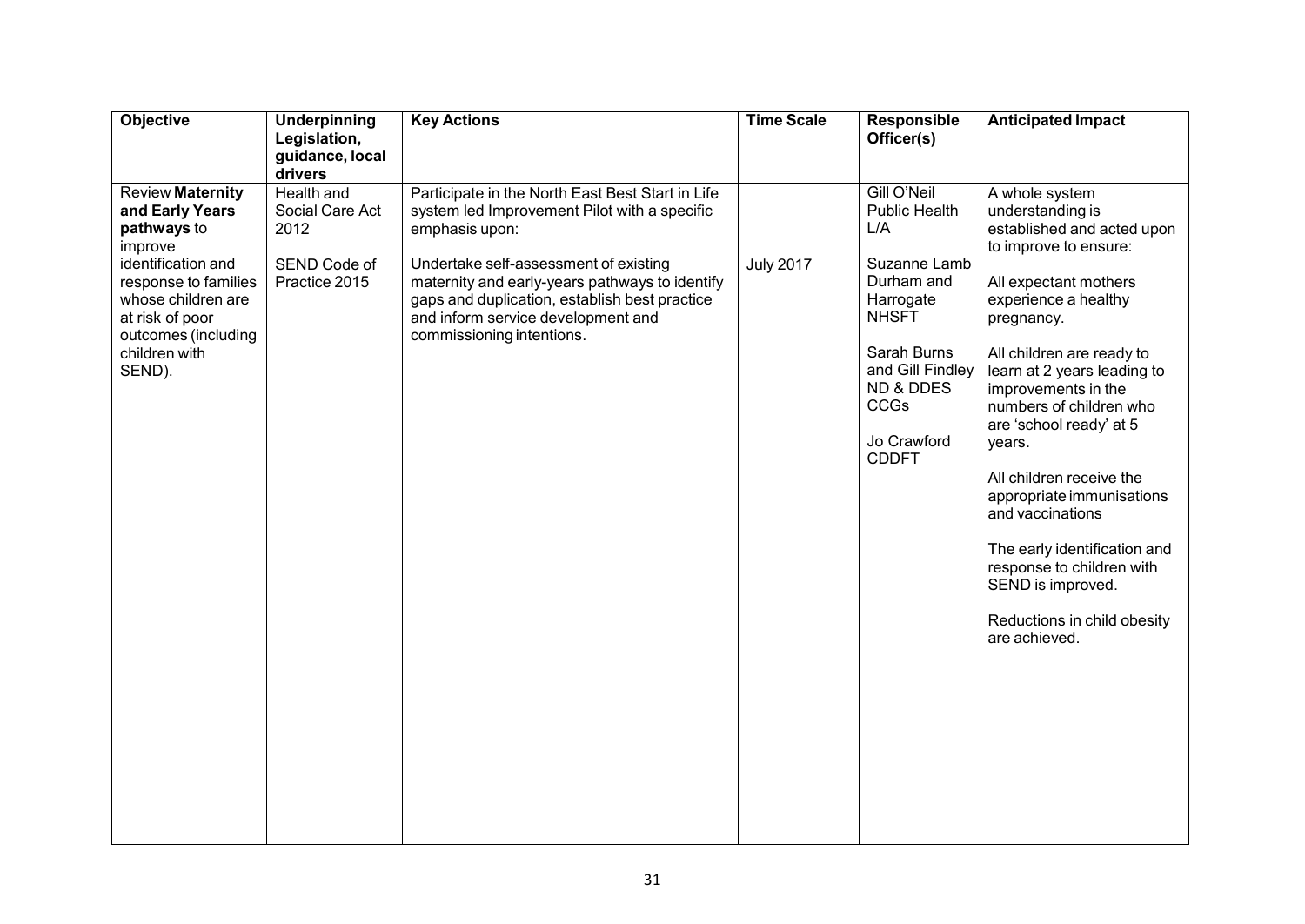| Objective                                                                                                      | Underpinning<br>Legislation,<br>guidance, local | <b>Key Actions</b>                                                                                                                                                                                                                                              | <b>Time Scale</b>                                                                             | Responsible<br>Officer(s)                                                                | <b>Anticipated Impact</b>                                                                                                                   |
|----------------------------------------------------------------------------------------------------------------|-------------------------------------------------|-----------------------------------------------------------------------------------------------------------------------------------------------------------------------------------------------------------------------------------------------------------------|-----------------------------------------------------------------------------------------------|------------------------------------------------------------------------------------------|---------------------------------------------------------------------------------------------------------------------------------------------|
| Understand the<br>health and SEND<br>needs of Young                                                            | drivers<br>Crime and<br>Disorder Act<br>1998    | Multi-agency Steering Group to implement the<br>findings of the Health Needs Assessment of<br>Young People who offend.                                                                                                                                          | January 17 to<br>March 19                                                                     | Gill<br>Eshelby/Mark<br>Smith                                                            | Improved and tailored<br>health care provision within<br>CDYOS based on the                                                                 |
| People who offend<br>and secure<br>improved service<br>offer to promote<br>positive outcomes<br>and reductions | SEND Code of<br>Practice 2015                   | Implement an interim model of co-<br>commissioning for 2017/18 and 2018/19<br>including:<br><b>Extend existing County Durham Youth</b>                                                                                                                          | April 17 to<br>March 19<br>April 17 to Nov                                                    | Gill<br>Eshelby/Mark<br>Smith<br>Gill                                                    | identified health needs of<br>young people who offend.<br>Reductions in the number<br>of first time entrants to the<br>Youth Justice System |
| offending behaviour                                                                                            |                                                 | Offending Service (CDYOS) contract with<br>North Tees and Hartlepool NHS<br>Foundation Trust for Speech and<br>Language Therapist based within CDYOS<br>to 30 November 2017 (funded by CDYOS).                                                                  | 17                                                                                            | Eshelby/Mark<br>Smith<br>Sarah Burns<br>and Gill Findley<br><b>ND &amp; DDES</b><br>CCGs | Reductions in the number<br>of young people who re-<br>offend.<br>Reduction in the numbers                                                  |
|                                                                                                                |                                                 | Above dedicated post will be included in<br>$\bullet$<br>wider CCG Speech and Language contract<br>from December 17 (funded by CCG's).                                                                                                                          | Dec 17 to<br>March 19                                                                         | Michelle<br>Hagger (NECs)                                                                | of young people who<br>receive custodial<br>sentences.                                                                                      |
|                                                                                                                |                                                 | Apply a contract variation to 0-19 Health<br>$\bullet$<br>Visiting and School Nursing Contract with<br>Harrogate and District NHS Foundation<br>Trust to include 1FTE Specialist Children's<br>Public Health Nurse based in CDYOS.<br>(Funded by Public Health) | April 17 to<br>March 18 (0-<br>19 contract<br>has plus<br>option to<br>extend to<br>March 19) | Gill<br>Eshelby/Mark<br>Smith L/A                                                        |                                                                                                                                             |
|                                                                                                                |                                                 | NHS England to fund 2fte Health Care<br>Support Workers (Mental Health)                                                                                                                                                                                         |                                                                                               | Julie Dhunny<br>(MHS)                                                                    |                                                                                                                                             |
|                                                                                                                |                                                 | • County Durham Drug and Alcohol Service<br>to be re-procured and include 2fte Drug and<br>Alcohol staff dedicated to CDYOS (funded<br>by Public Health)                                                                                                        | April 17 to<br>March 19                                                                       | Jane<br>Sunter/David<br>Shipman L/A                                                      |                                                                                                                                             |
|                                                                                                                |                                                 | NHS England to fund 1.5fte Liaison &<br><b>Diversion Link Workers</b>                                                                                                                                                                                           | October 17 to<br>March 19                                                                     |                                                                                          |                                                                                                                                             |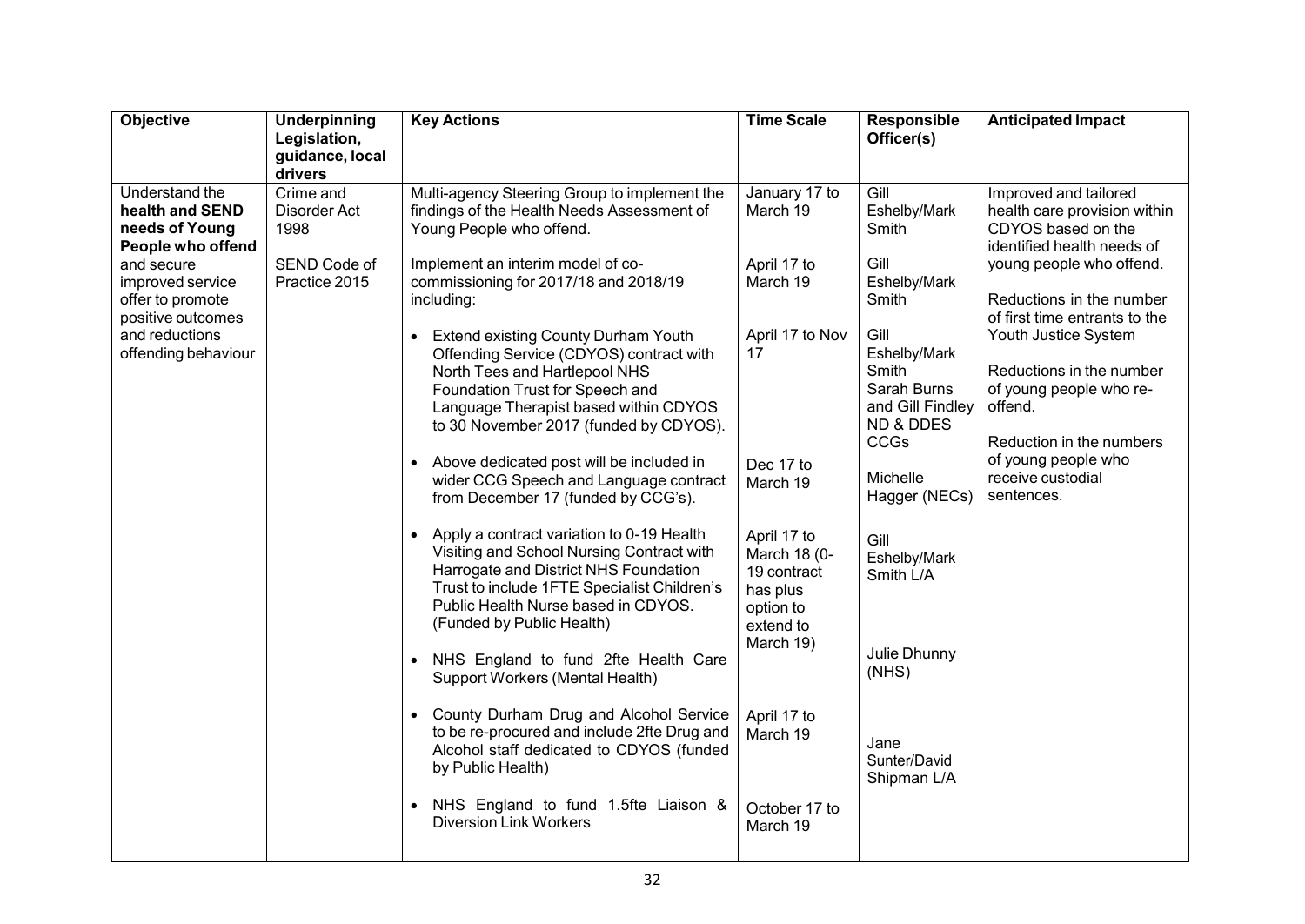| Objective | <b>Underpinning</b>             | <b>Key Actions</b>                                                                                                                                                             | <b>Time Scale</b>       | Responsible                       | <b>Anticipated Impact</b> |
|-----------|---------------------------------|--------------------------------------------------------------------------------------------------------------------------------------------------------------------------------|-------------------------|-----------------------------------|---------------------------|
|           | Legislation,<br>guidance, local |                                                                                                                                                                                |                         | Officer(s)                        |                           |
|           | drivers                         |                                                                                                                                                                                |                         |                                   |                           |
|           |                                 | Carry out discussions strategic level<br>discussions in relation to commissioning<br>responsibilities and ensure sustainability of<br>health care provision beyond March 2019. | April 17 to<br>March 19 | Julie Dhunny<br>(NHS)             |                           |
|           |                                 |                                                                                                                                                                                | April 18 to<br>March 19 | Gill<br>Eshelby/Mark<br>Smith L/A |                           |
|           |                                 |                                                                                                                                                                                |                         |                                   |                           |
|           |                                 |                                                                                                                                                                                |                         |                                   |                           |
|           |                                 |                                                                                                                                                                                |                         |                                   |                           |
|           |                                 |                                                                                                                                                                                |                         |                                   |                           |
|           |                                 |                                                                                                                                                                                |                         |                                   |                           |
|           |                                 |                                                                                                                                                                                |                         |                                   |                           |
|           |                                 |                                                                                                                                                                                |                         |                                   |                           |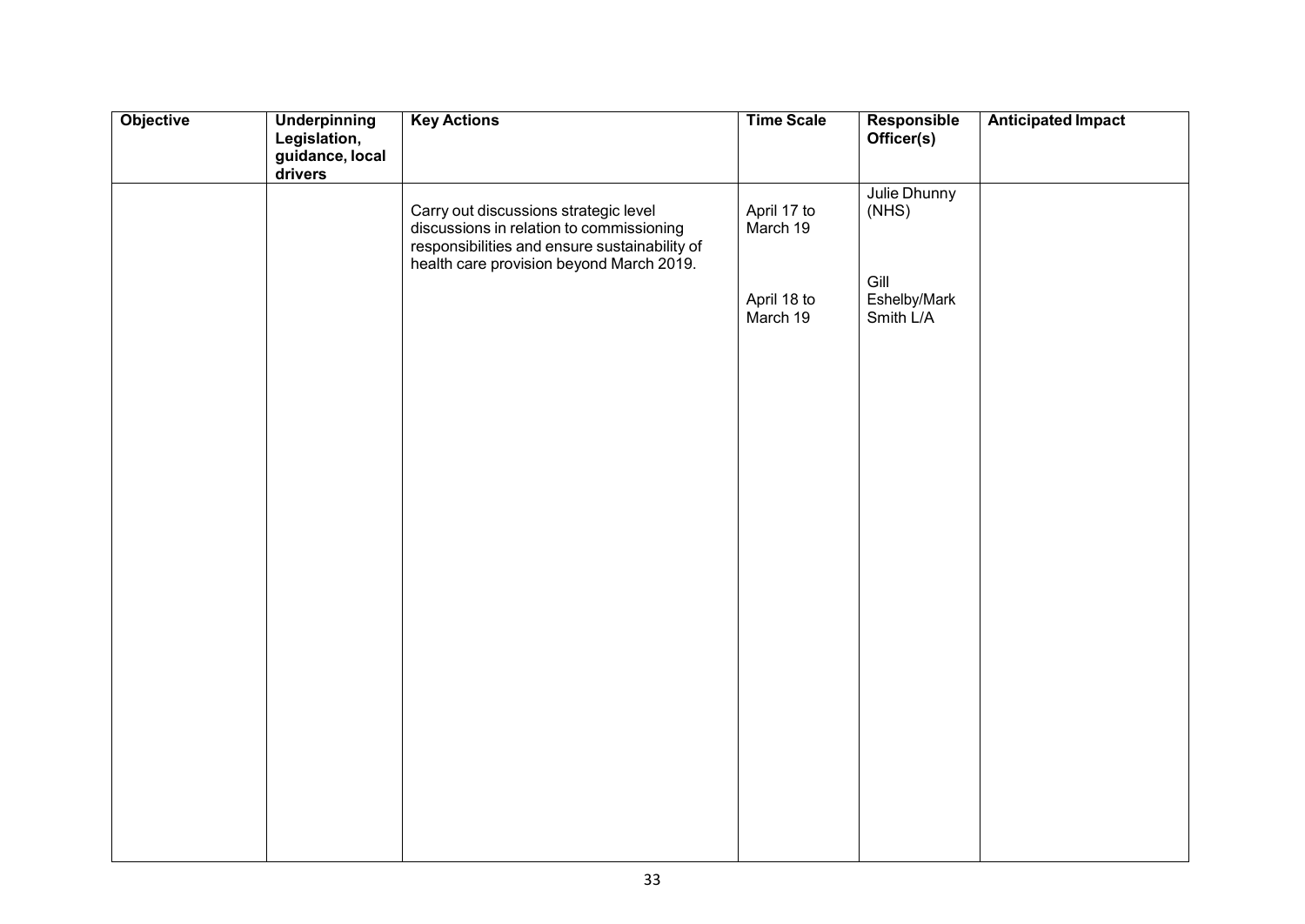| Objective                                                                                                                                                                   | <b>Underpinning</b><br>Legislation,<br>guidance, local                                              | <b>Key Actions</b>                                                                                                                                                                                                                                                                   | <b>Time Scale</b>                                                               | Responsible<br>Officer(s)                                                                                        | <b>Anticipated Impact</b>                                                                                                                                                                                                                                                    |
|-----------------------------------------------------------------------------------------------------------------------------------------------------------------------------|-----------------------------------------------------------------------------------------------------|--------------------------------------------------------------------------------------------------------------------------------------------------------------------------------------------------------------------------------------------------------------------------------------|---------------------------------------------------------------------------------|------------------------------------------------------------------------------------------------------------------|------------------------------------------------------------------------------------------------------------------------------------------------------------------------------------------------------------------------------------------------------------------------------|
| Undertake whole<br>system review to<br>establish how<br>outcomes for<br>children and<br>young people with<br>complex social<br>communication<br>needs (including<br>autism) | drivers<br>Children and<br>Families Act<br>2014<br>Autism Act 2009<br>SEND Code of<br>Practice 2015 | Understand what national and local policy is<br>telling us<br>Establish a best practice benchmark<br>Baseline local demand/needs analysis<br>Establish current position/ state within Count y<br>Durham<br>Identify and understand gaps<br>Develop a Multi-Agency Autism Action Plan | Jan-Mar 17<br>Feb-Mar 17<br>Mar-Apr 17<br>May-June 17<br>May-June 17<br>June 17 | Paul<br>Shadforth/<br>Janet<br>Crawford<br>L/A<br>Alison<br>Ayres<br>(NECs)<br>ND&<br><b>DDES</b><br><b>CCGs</b> | A whole system<br>understanding is<br>established and acted upon<br>to improve services and<br>experience for children with<br>complex social<br>communication needs to<br>increase resilience, future<br>employment opportunities<br>and promote improved<br>mental health. |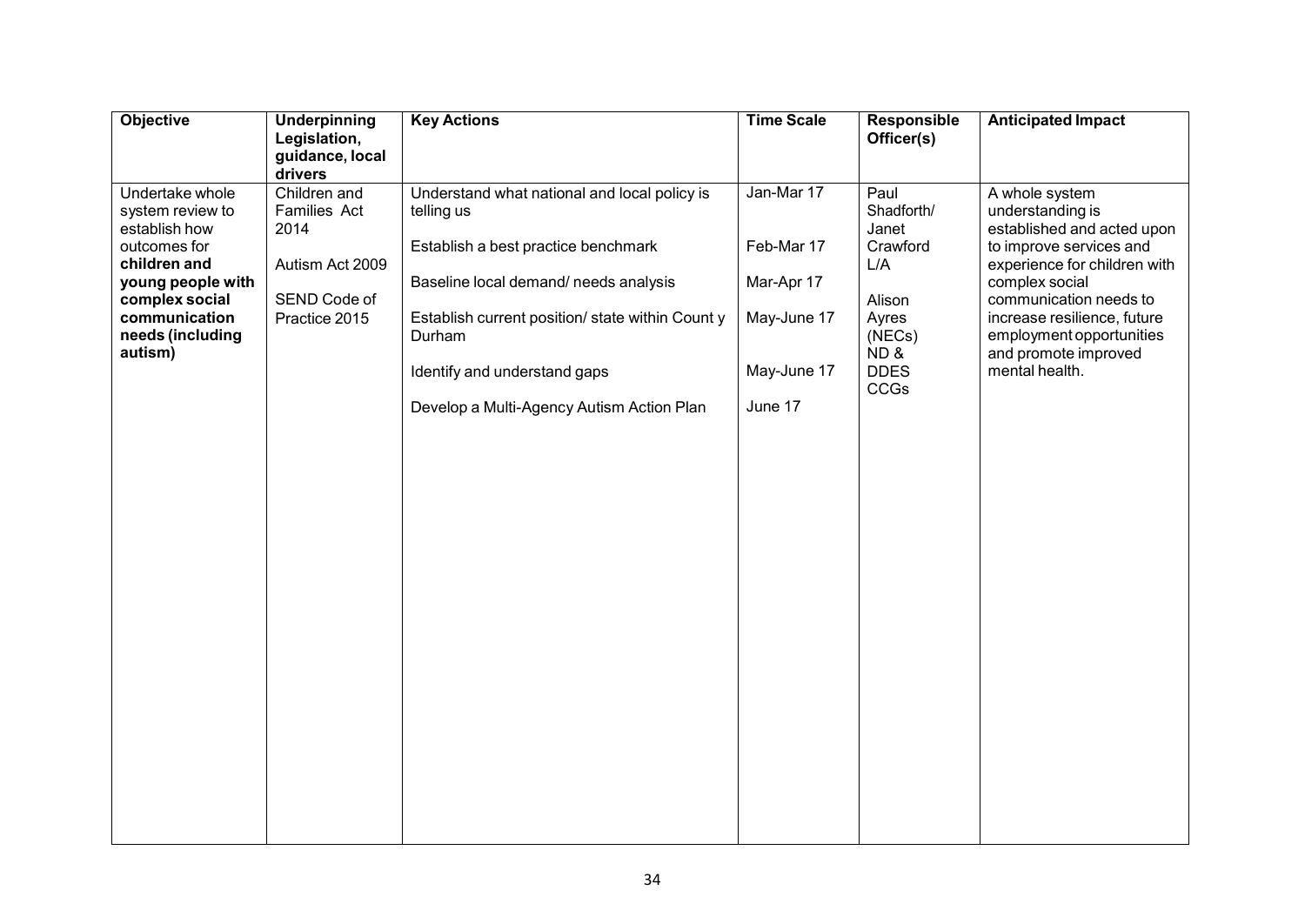| Objective                                                                                                                     | Underpinning<br>Legislation,<br>guidance, local<br>drivers                             | <b>Key Actions</b>                                                                                                                                                                                                                                                                                                                                                                                                                                                           | <b>Time Scale</b> | Responsible<br>Officer(s)               | <b>Anticipated Impact</b>                                                                                                                                                                                                                                                                                                                         |
|-------------------------------------------------------------------------------------------------------------------------------|----------------------------------------------------------------------------------------|------------------------------------------------------------------------------------------------------------------------------------------------------------------------------------------------------------------------------------------------------------------------------------------------------------------------------------------------------------------------------------------------------------------------------------------------------------------------------|-------------------|-----------------------------------------|---------------------------------------------------------------------------------------------------------------------------------------------------------------------------------------------------------------------------------------------------------------------------------------------------------------------------------------------------|
| Develop options to<br>support<br>independent travel<br>training for young<br>people and young<br>adults with<br>disabilities. | <b>Travel training</b><br>good practice<br>guide 2011<br>SEND Code of<br>Practice 2015 | Identify cohorts who would benefit from<br>Independent Travel Training and analysis<br>current transport costs/packages to establish<br>potential savings.<br>Establish a Business Case to outline benefits,<br>costs and savings of developing a model to<br>support independent travel training.<br>Secure joint funding across education, health<br>and care.<br>Design service with children and their families<br>Commission new model in line with<br>recommendations. | <b>May 2017</b>   | Paul<br>Shadforth/<br>Mark Smith<br>L/A | Reductions in dependency<br>on education, health and<br>social care services to<br>secure transport for young<br>people and young adults<br>with SEND.<br>Increased post 16<br>education and employment<br>opportunities for young<br>people and adults resulting<br>in reductions in the number<br>of young people (0-25<br>years) who are NEET. |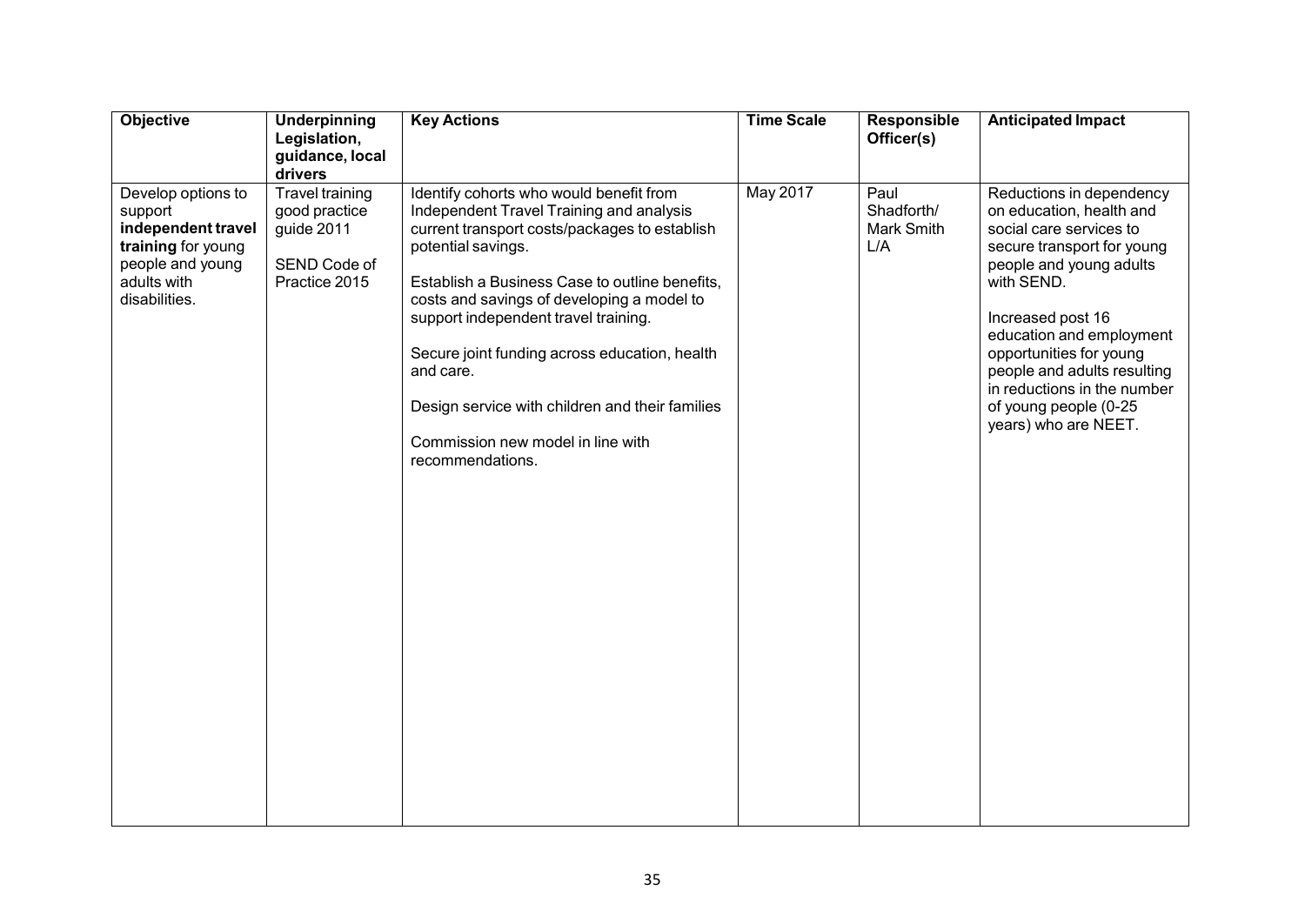| Objective                                                                                                                                                                                                                                            | Underpinning<br>Legislation,<br>guidance, local<br>drivers              | <b>Key Actions</b>                                                                                                                                                                                                                                                                                                                                                                                                                                                                                                                                                                                                                                                                                                                                                                                                      | <b>Time Scale</b> | Responsible<br>Officer(s)                                            | <b>Anticipated Impact</b>                                                                                                                                                                                                                                                                             |
|------------------------------------------------------------------------------------------------------------------------------------------------------------------------------------------------------------------------------------------------------|-------------------------------------------------------------------------|-------------------------------------------------------------------------------------------------------------------------------------------------------------------------------------------------------------------------------------------------------------------------------------------------------------------------------------------------------------------------------------------------------------------------------------------------------------------------------------------------------------------------------------------------------------------------------------------------------------------------------------------------------------------------------------------------------------------------------------------------------------------------------------------------------------------------|-------------------|----------------------------------------------------------------------|-------------------------------------------------------------------------------------------------------------------------------------------------------------------------------------------------------------------------------------------------------------------------------------------------------|
| Undertake a review<br>of Durham's High<br><b>Needs</b><br><b>Educational</b><br><b>Provision to create</b><br>sufficient good<br>school places for all<br>pupils, including<br>those with special<br>educational needs<br>(SEN) and<br>disabilities. | Children and<br>Families Act<br>2014,<br>SEND Code of<br>Practice 2015, | To develop a clear understanding of the<br>current High Needs provision made for<br>County Durham children and young people.<br>To consolidate all existing linked Strategic<br>Reviews including the:<br>Strategic Review for Children and Young<br>People with Complex Social<br>Communication Needs (including autism)<br><b>Strategic Review of Therapeutic Services</b><br>$\bullet$<br>The Mental Health and Wellbeing<br>$\bullet$<br>Strategy<br>To develop a shared understanding of the<br>best provision model for children and young<br>people with high needs.<br>To ensure expenditure where possible is<br>distributed in County Durham provision.<br>To publish the findings of the Strategic<br>Review of High Needs Provision.<br>To publish a strategy for High Needs provision<br>in County Durham. | December<br>2017  | Paul Shadforth<br>L/A<br>Kim Lawther<br>DCO ND &<br><b>DDES CCGs</b> | An improved High Needs<br>offer that makes Education,<br><b>Health and Care Provision</b><br>for Children and Young<br>People with SEND in<br>County Durham.<br>A more efficient use of<br>resource.<br>Improved education, health<br>and care outcomes for<br>children and young people<br>with SEND |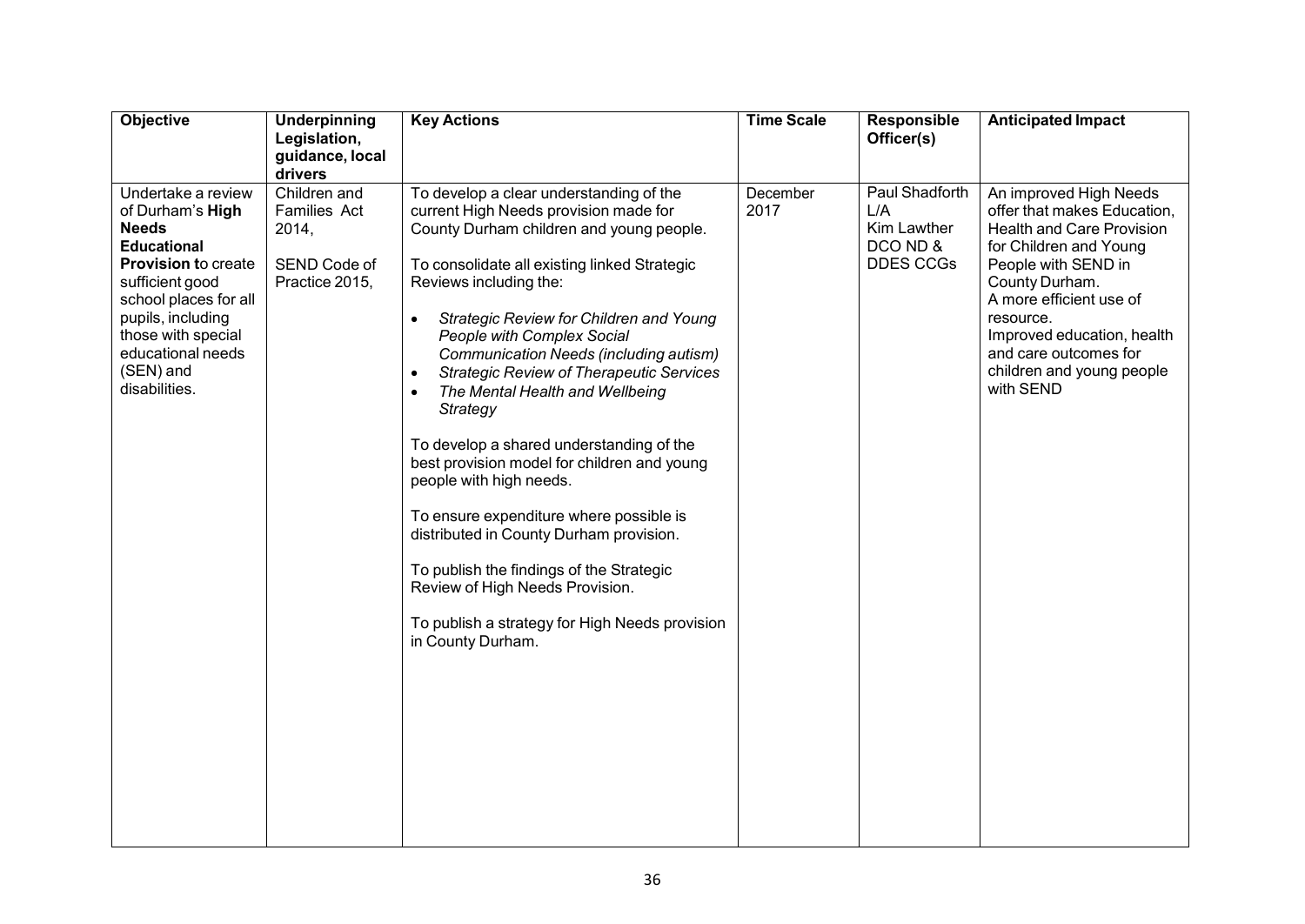| Objective                                                                                                                                             | Underpinning<br>Legislation,<br>guidance, local<br>drivers | <b>Key Actions</b>                                                                                                                                                                                                                                                                                                                                                                                                              | <b>Time Scale</b> | Responsible<br>Officer(s)                                  | <b>Anticipated Impact</b>                                                                                                                                                                                                                                 |
|-------------------------------------------------------------------------------------------------------------------------------------------------------|------------------------------------------------------------|---------------------------------------------------------------------------------------------------------------------------------------------------------------------------------------------------------------------------------------------------------------------------------------------------------------------------------------------------------------------------------------------------------------------------------|-------------------|------------------------------------------------------------|-----------------------------------------------------------------------------------------------------------------------------------------------------------------------------------------------------------------------------------------------------------|
| Undertake an<br>analysis of Speech,<br>Language and<br>Communication<br>needs to inform<br>service<br>development and<br>commissioning<br>intentions. | SEND Code of<br>Practice 2015                              | Understand what national and local policy is<br>telling us<br>Establish a best practice benchmark<br>Baseline local demand/ needs analysis<br>Commission local children to identify what<br>makes a difference for children and young<br>people families.<br>Establish current position/ state within County<br>Durham<br>Identify and understand gaps<br>Develop a Multi-Agency Speech, Language<br>and Communication Strategy |                   | Mark Smith L/A<br><b>Becky Haynes</b><br>ND & DDES<br>CCGs | Whole system<br>understanding is<br>established and acted upon<br>to support service<br>development activity and<br>inform future<br>commissioning intentions to<br>improve outcomes for<br>children with speech,<br>language and<br>communication needs. |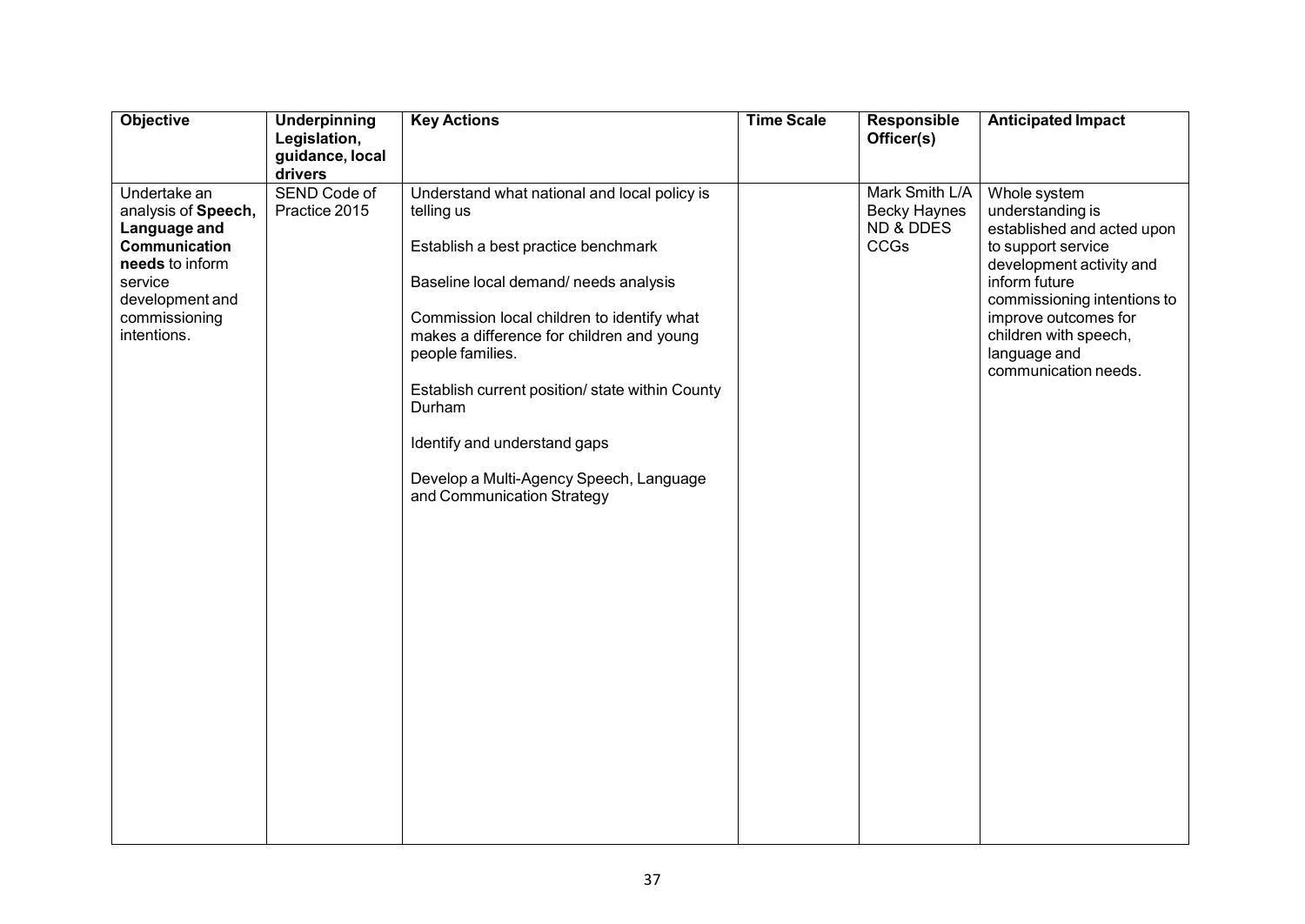| Objective                                                                                                                                                                                                     | Underpinning<br>Legislation,<br>guidance, local<br>drivers | <b>Key Actions</b>                                                                                                                                                                                                                                                                                                                                                                                                                                                                                                                                                                                                                                                                                                                                                                                                          | <b>Time Scale</b> | <b>Responsible</b><br>Officer(s)                                                           | <b>Anticipated Impact</b>                                                                                                                                                                                                                                                                                                                                                                                                                                                                                                                                                                                                                                                                                                         |
|---------------------------------------------------------------------------------------------------------------------------------------------------------------------------------------------------------------|------------------------------------------------------------|-----------------------------------------------------------------------------------------------------------------------------------------------------------------------------------------------------------------------------------------------------------------------------------------------------------------------------------------------------------------------------------------------------------------------------------------------------------------------------------------------------------------------------------------------------------------------------------------------------------------------------------------------------------------------------------------------------------------------------------------------------------------------------------------------------------------------------|-------------------|--------------------------------------------------------------------------------------------|-----------------------------------------------------------------------------------------------------------------------------------------------------------------------------------------------------------------------------------------------------------------------------------------------------------------------------------------------------------------------------------------------------------------------------------------------------------------------------------------------------------------------------------------------------------------------------------------------------------------------------------------------------------------------------------------------------------------------------------|
| Participate in the<br><b>North East 12</b><br>Collaborative<br>(Phase 2) to secure<br>best value when<br>commissioning<br>educational<br>placements within<br>independent special<br>schools and<br>colleges. | SEND Code of<br>Practice 2015                              | Contribute to engagement events with current<br>and potential providers of the services agreed<br>for Phase 2 to discuss the proposed lotting<br>structure, financial model, additional services<br>and core service requirement.<br>Contribute to engagement events for<br>Operational staff to ensure operational staff<br>have the opportunity to feedback comment on<br>proposals at that stage in the process.<br>Contribute to the further development of core<br>specifications, lotting structures and financial<br>models.<br>Undertake an impact assessment by<br>modelling current placements against the<br>proposed lotting structures and fees to<br>determine financial viability.<br>Advise DCC and CCG's of cost/benefits to<br>determine strategic commitment to North East<br>12 Collaborative (Phase 2) | <b>May 2017</b>   | Dawn Wilson<br>L/A<br>Janet Arris &<br><b>Guy Nokes</b><br>(NECs) ND &<br><b>DDES CCGs</b> | Ensure relationships with<br>all Providers are good and<br>improving; open and<br>transparent.<br>Increase financial<br>efficiencies and value for<br>money in all placements<br>Achieve financial<br>transparency in placement<br>costs<br>Achieve fairness of<br>financial contribution from<br>Health, Education and<br>Social Care in those<br>instances where<br>placements are joint funded<br>Ensure a consistency of<br>quality across all Providers<br>Encourage and enable<br>growth in the local market<br>in order to provide a range<br>of choice and suitable<br>placements to meet the<br>needs of Children and<br>Young People<br>Establish 'harmonised'<br>terms and conditions for<br>Providers and purchasers. |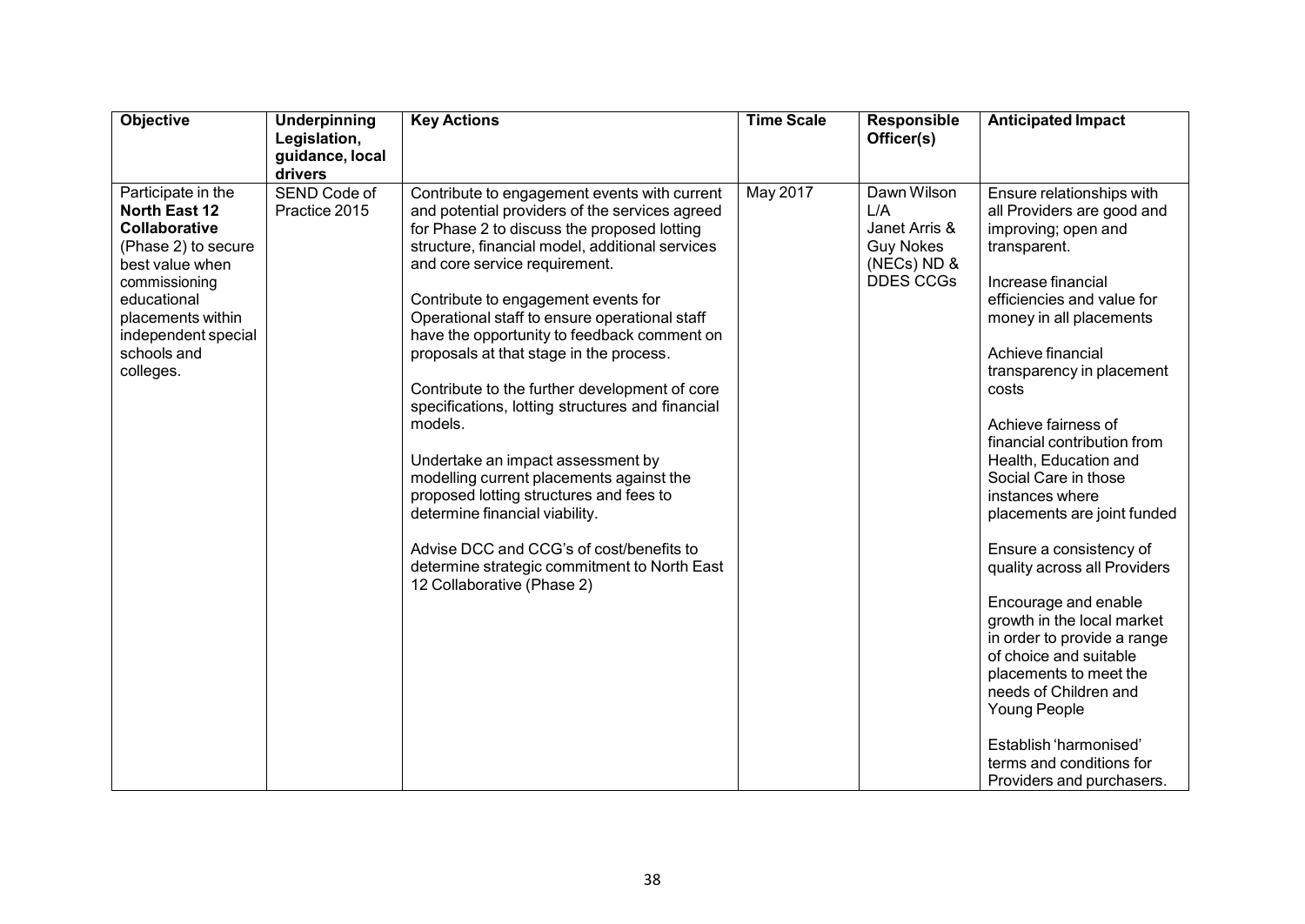# <span id="page-38-0"></span>**Monitoring and Review**

Individual work-streams will be monitored via the SEND Joint Commissioning Partnership.

The overall progress of the plan will be reported on a quarterly basis to the local SEND Strategy and Accountability Group, with the Healthy Child Programme Board, Health & Wellbeing Board, Children and Families Partnership alongside Durham CCG Governing Bodies receiving an annual report (see over).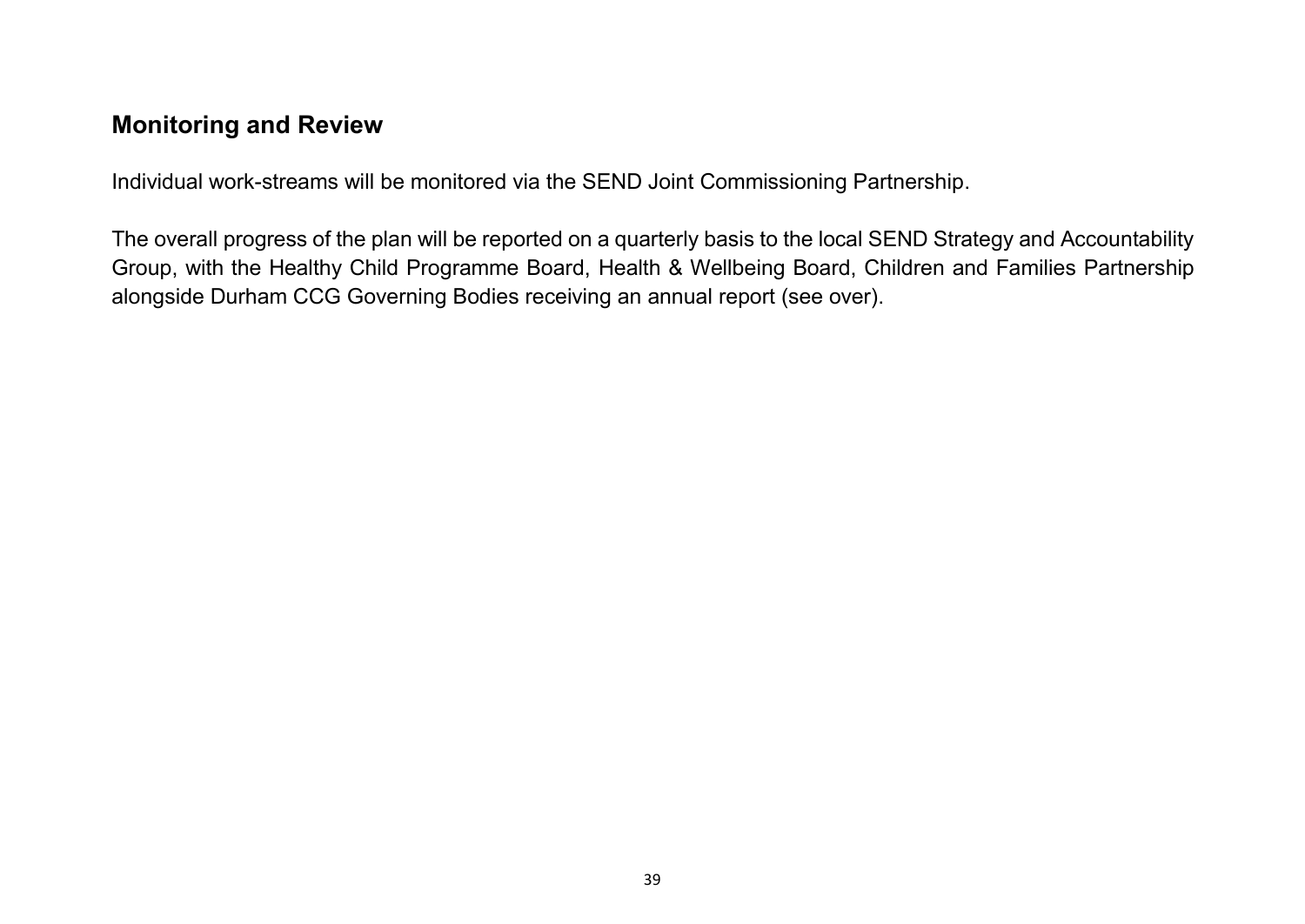